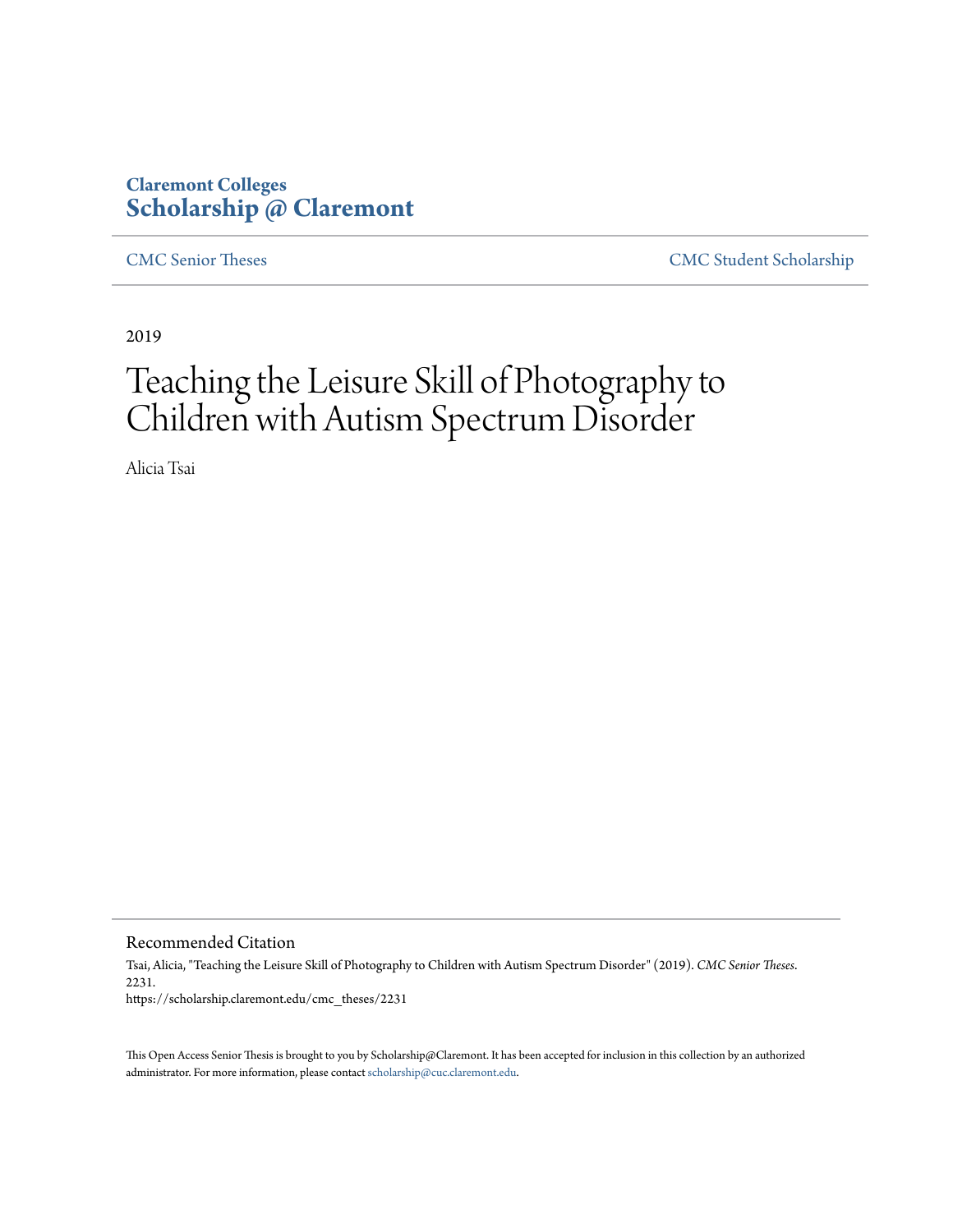## Running Head: TEACHING THE LEISURE SKILL OF PHOTOGRAPHY

Claremont McKenna College

# Teaching the Leisure Skill of Photography to Children with Autism Spectrum Disorder

submitted to Dr. Marjorie H. Charlop

> by Alicia L. Tsai

for Senior Thesis in Psychology 2018 - 2019 April 29, 2019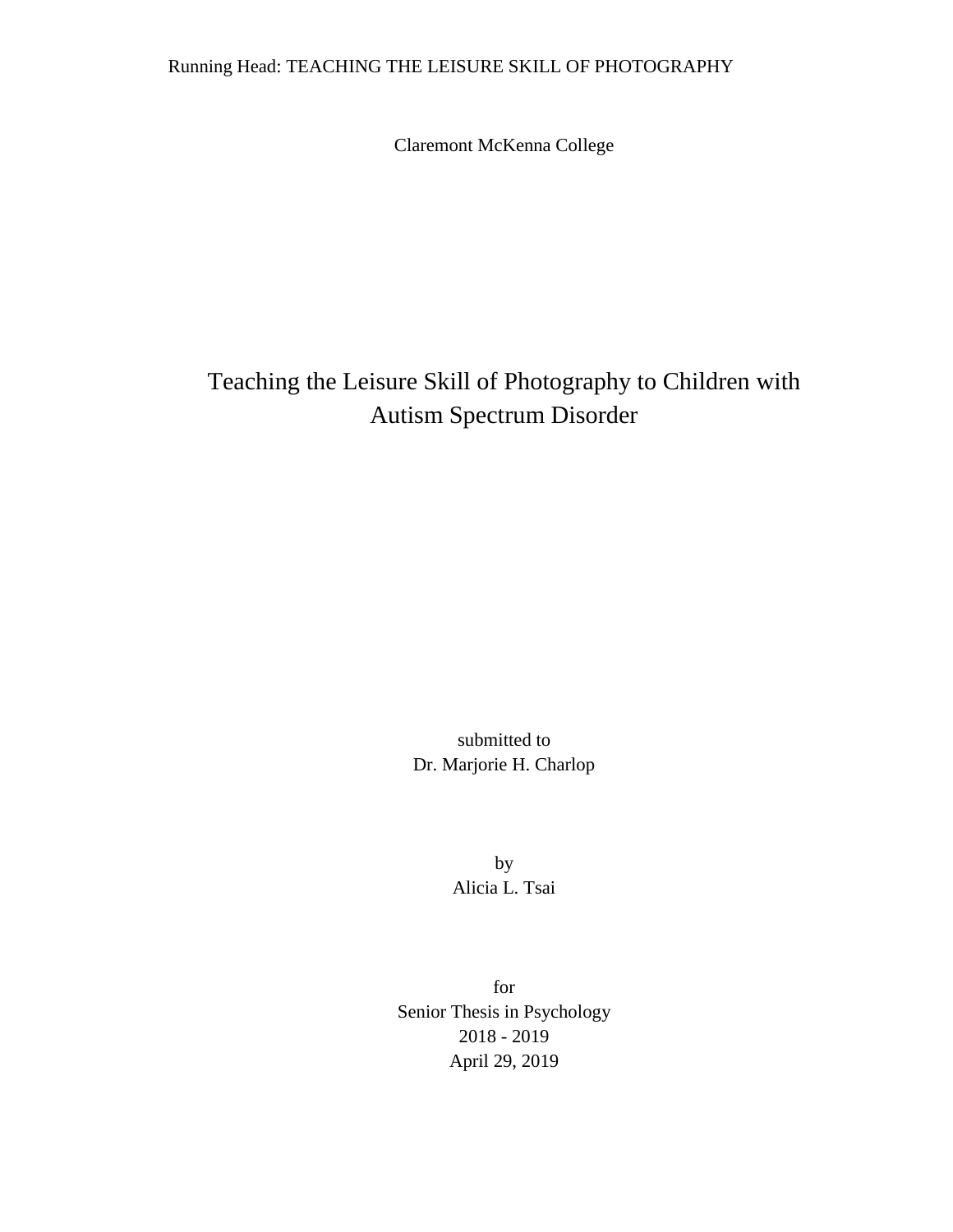## Table of Contents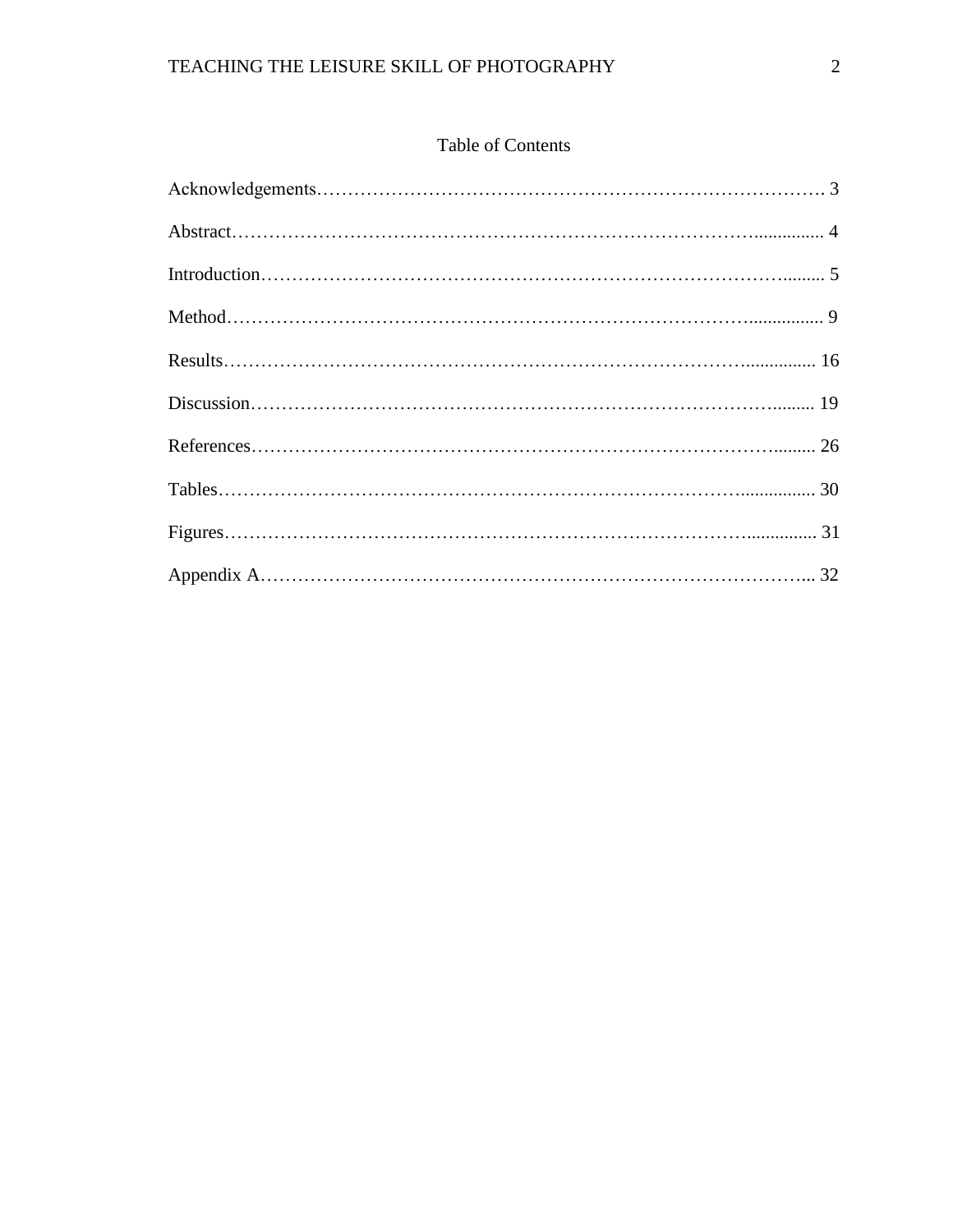#### Acknowledgements

I would first and foremost like to thank Dr. Marjorie H. Charlop for creating such a beautiful place as the Claremont Autism Center. Thank you for taking me under your wing and allowing me to bring my passion of photography to the children at the center. Being at the center and being with the children has consistently been the highlight of my every week, and they continually inspire me.

I would also like to thank all the undergraduate and graduate students who have assisted me with any part of my study, be it recording training sessions, coding data, or anything else. I would like to give a special shoutout to Claire Klein, who encouraged and helped me with my thesis every step of the way (even though she already graduated!) and to Benjamin Thomas, who provided invaluable edits on my drafts.

And finally, thank you to all my professors, friends, and family who have shaped me throughout my experience here and gotten me to this point. I am so grateful to have each of you in my life. You have truly changed me for the better.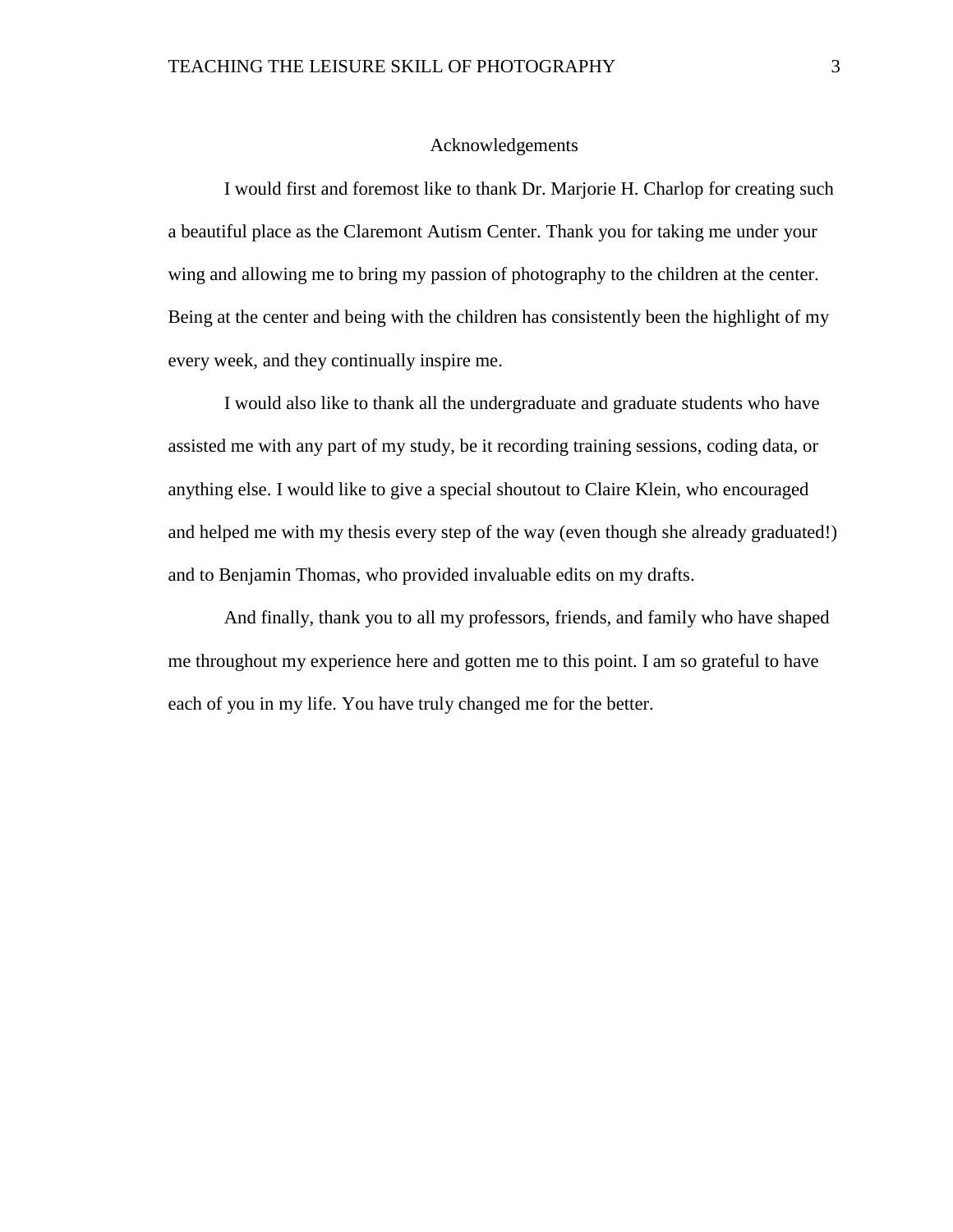#### Abstract

Children with autism spectrum disorder (ASD) often do not use their leisure time appropriately. Previous studies have shown that children with ASD tend to engage in inappropriate actions and maladaptive behaviors (such as engaging in stereotypy and tantrums) that decrease their quality of life. Establishing age-appropriate leisure skills is important for these children as these skills have been recognized as fulfilling habilitative needs, and can increase the quality of life and social acceptance and decrease the amount of stress for these individuals. The present study used a multiple baseline acrossparticipants design to investigate whether children with ASD can learn and maintain the skill of photography. Eight children (5 boys and 3 girls, ages 5-16) with ASD were taught using behavioral skills training to engage in an appropriate leisure skill– taking pictures. When mastery criterion was met during training (participants were able to take two consecutive pictures following the six operationally defined steps), participants completed a follow-up three weeks later to examine whether they were able to maintain the skill. Six out of the eight participants were able to successfully learn how to take pictures. This study furthers the current literature on teaching leisure skills to children with ASD and future studies can focus on expanding appropriate leisure skills that are taught to children with ASD, as well as measuring the effects (i.e. social, therapeutic) of learning photography, in addition to other leisure skills.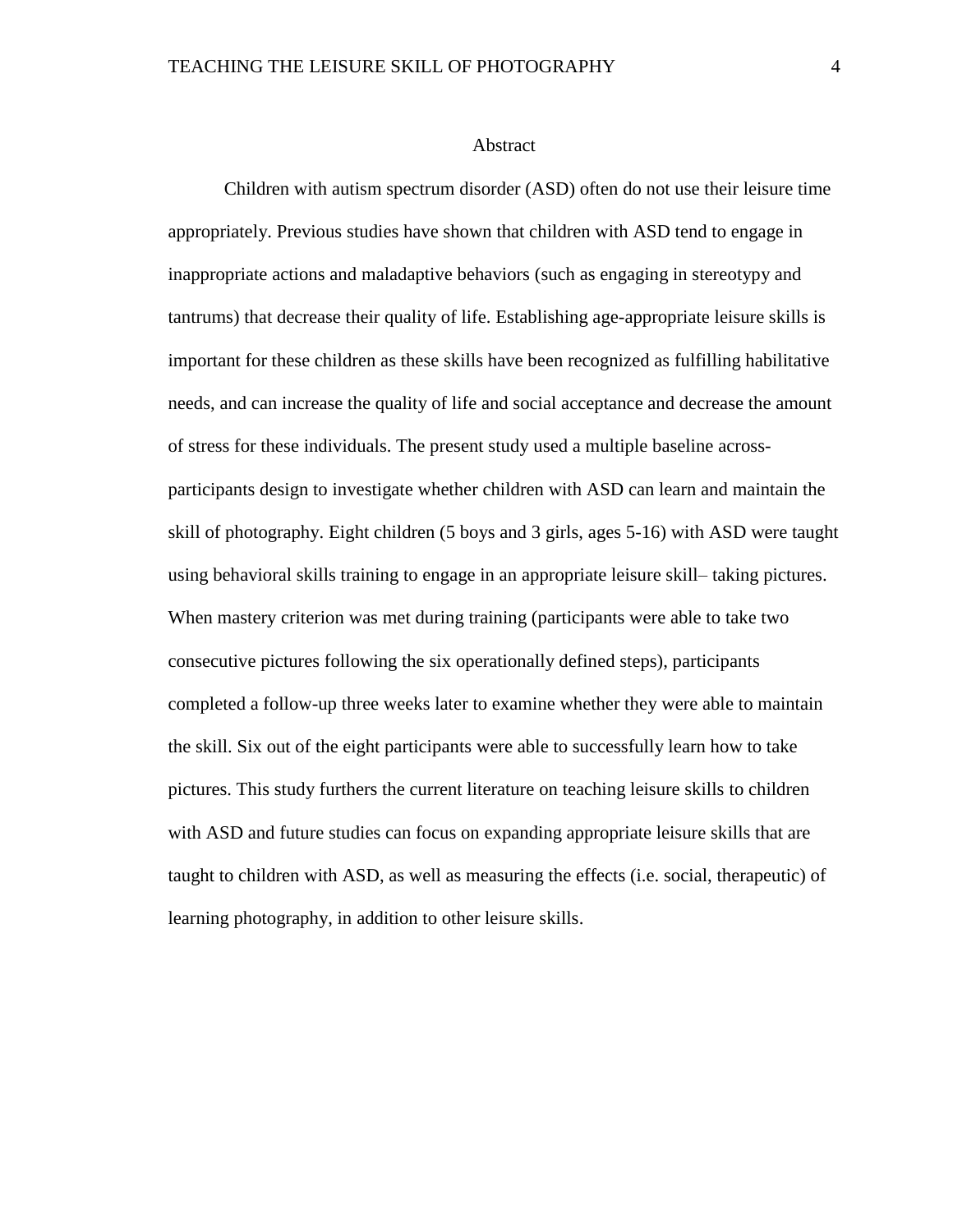# Teaching the Leisure Skill of Photography to Children with Autism Spectrum Disorder **Introduction**

Autism spectrum disorder (ASD) is a developmental disorder that affects 1 in 59 children and can typically be noticed in the child's first three years of life (Centers for Disease Control and Prevention, 2019). Several of the defining characteristics of ASD include rigid and stereotyped behavior, as well as deficits in social and communication skills, both verbal and nonverbal (American Psychiatric Association [APA], 2013). Children with ASD tend to display a preference for routine and systematic activities and have a low tolerance to change (Lovaas, Koegel, & Schreibman, 1979).

Leisure skills are another skillset in which individuals with ASD tend to showcase deficits (Matson, Hattier, & Belva, 2012). Previous studies have shown that children with ASD are less likely to be involved with leisure activities, and when given leisure time, often use their time inappropriately and take part in maladaptive behaviors (such as engaging in stereotypy and tantrums) that decrease their quality of life (Hochhauser  $\&$ Engel-Yeger, 2010; Wehman & Schleien, 1981). Inappropriate social behaviors such as handflapping, body rocking, self-abuse, and unusual verbalizations are some of the behaviors typically seen that prevent positive social interactions from occurring (Wehmen & Schleien, 1980). Additionally, even when not engaging in stereotypy, children with ASD have poorly developed independent play skills and tend to stay isolated from other peers when given time to play and engage in less socially complex types of play (Anderson, Moore, Godfrey, & Fletcher-Flinn, 2004). As a result, there is a need for children with ASD to learn enjoyable, age-appropriate leisure skills that can help facilitate positive social interaction between them and their peers.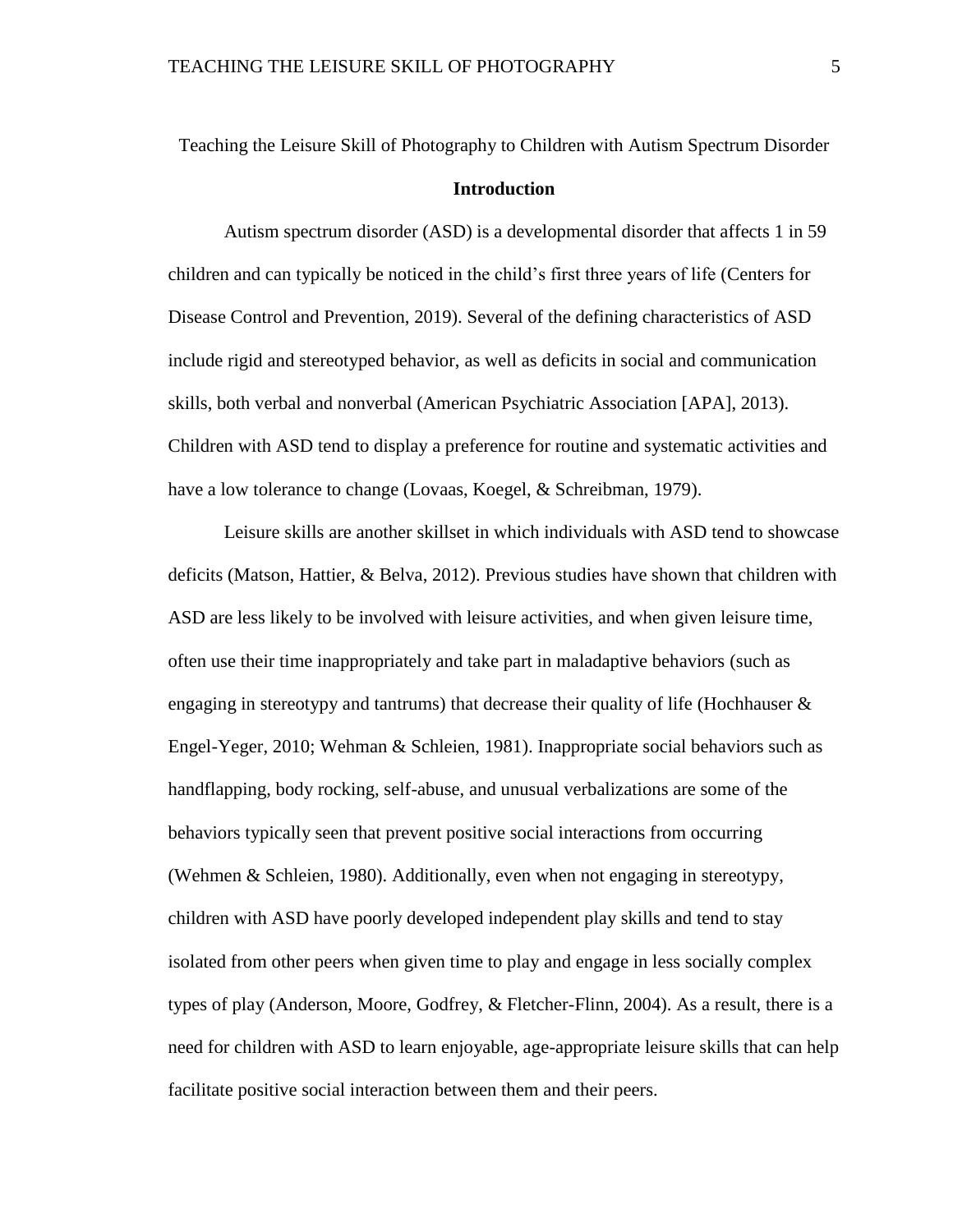Although improving the quality of life for individuals with ASD is a top priority for many public policies, it has still been consistently shown that individuals with ASD have higher levels of stress and associated anxiety than those without ASD, for both adults and children (Bellini, 2004; Green, Gilchrist, Burton, & Cox, 2000; Kim, Szatmari, Bryson, Streiner, & Wilson, 2000). Individuals with ASD have also been reported to have higher levels of loneliness, depression, and social dissatisfaction in comparison to their peers (Ghaziuddin, Ghaziuddin, & Greden, 2002; Gillott & Standen, 2007; Huang & Wheeler, 2006). These traits that negatively impact a person's mental health and quality of life (loneliness, depression, stress, etc.) have been shown to have roots starting in childhood that continue into adulthood. Having leisure skills can play a role in enhancing these individuals' quality of life, as there is considerable evidence that shows that leisure skills are a valuable resource to help people with disabilities effectively cope with life stressors, as leisure "involves taking a time-out from one's stressful life and provide(s) positive, alternative focus…[and] also helps individuals feel rejuvenated and gain a sense of renewal." (Hutchinson, Bland, & Kleiber, 2008; Iwasaki, MacTavish, & MacKay, 2005). It is therefore important to begin teaching leisure skills to those with ASD as children in order to increase their quality of life, lower their levels of stress and anxiety, and prevent future adulthood depression and loneliness.

As discussed earlier, having appropriate leisure skills is important as these skills have been recognized as fulfilling habilitative needs, can increase the quality of life and social acceptance, and decrease the amount of stress for these individuals (Carlile, Reeve, Reeve, & DeBar, 2013; Dimaya, Reeve, & Reeve, 2010; Garcia-Villamisar & Dattilo, 2010). Garcia-Villamisar & Dattillo (2010) demonstrated that ASD participants who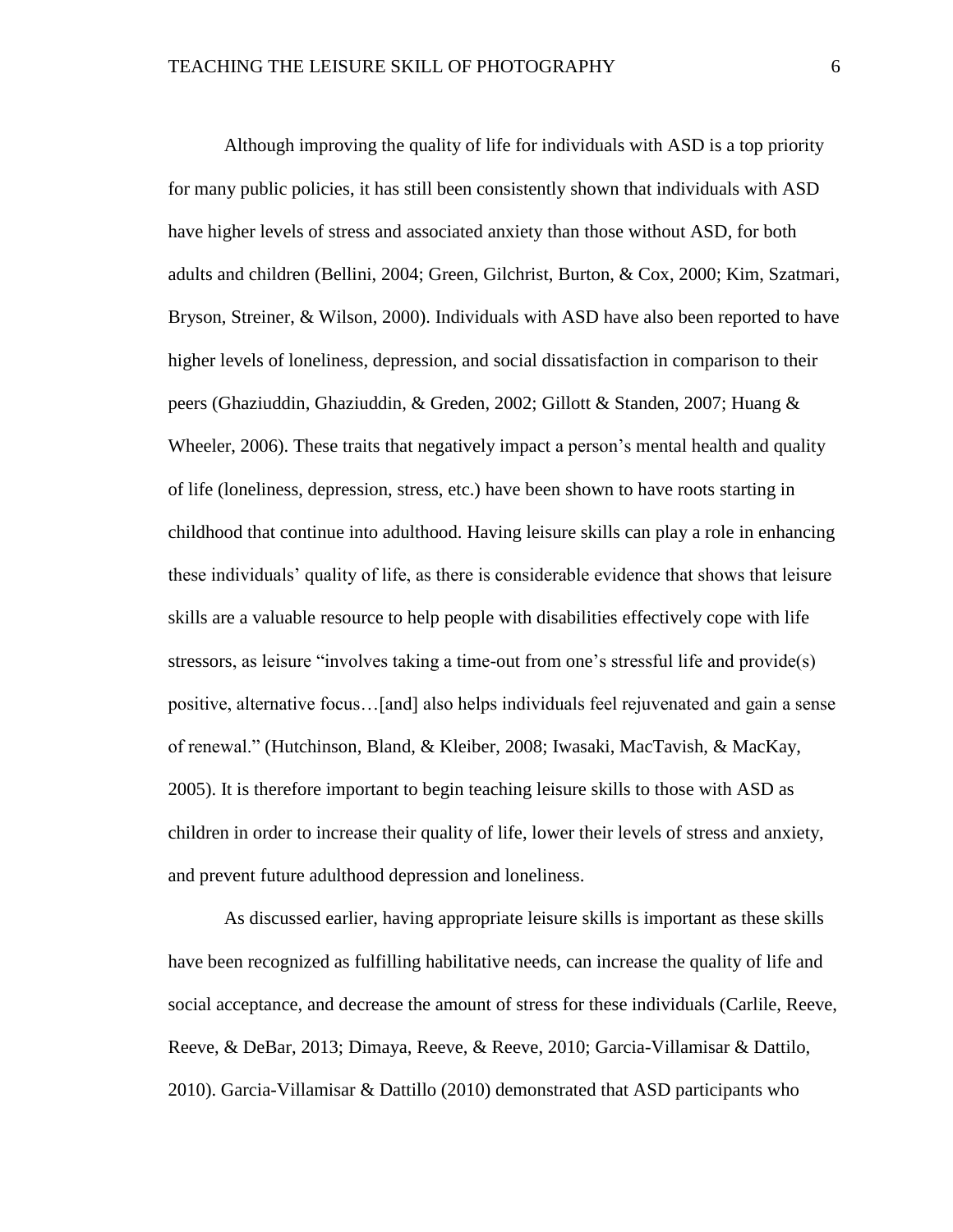were involved in a one year leisure skills program (involving media, crafts, games, and exercise) had a significant decrease in overall stress levels and had significant increases in four quality of life factors (satisfaction, independence, competence, and social interaction).

Participating in a leisure skills program also provides opportunities for individuals to interact with their peers and practice social and communication skills, and as a result it has also been found that adults who participated in a leisure skills program and were taught leisure skills had a significant improvement in social and communication skills (Garcia-Villamisar & Dattilo, 2011). Some leisure skills that have previously been taught to adults with ASD include throwing darts, appropriate internet skills (such as accessing online games and websites), and passing a soccer ball (Jerome, Frantino, & Sturmey, 2007; Luyben, Funk, Morgan, Clark, Delulio, 1986; Schleien, Wehman, & Kiernan, 1981). Children with autism have been taught leisure skills such as playing Guitar Hero and aquatic play and swimming skills (Yilmaz, Birkan, Konukman, Erkan, 2005; Rogers, Hemmeter, Wolery, 2010).

In order to teach these leisure skills, task analysis, which involves breaking a skill down into multiple simple steps, is often used. Several prompting procedures involving task analysis in various formats have successfully been used to teach leisure skills, such as constant time delay (CTD), video modeling, most to least prompting, activity schedules, and behavioral skills training (Blum-Dimaya et al., 2010; Cuhadar & Diken, 2011; Rogers et al., 2010; Thomas, Lafasakis, & Spector, 2016; Vuran, 2008). For example, Rogers et. al (2010) used CTD, a procedure involving providing and fading prompts for the target behavior in a time-lagging fashion, to teach foundational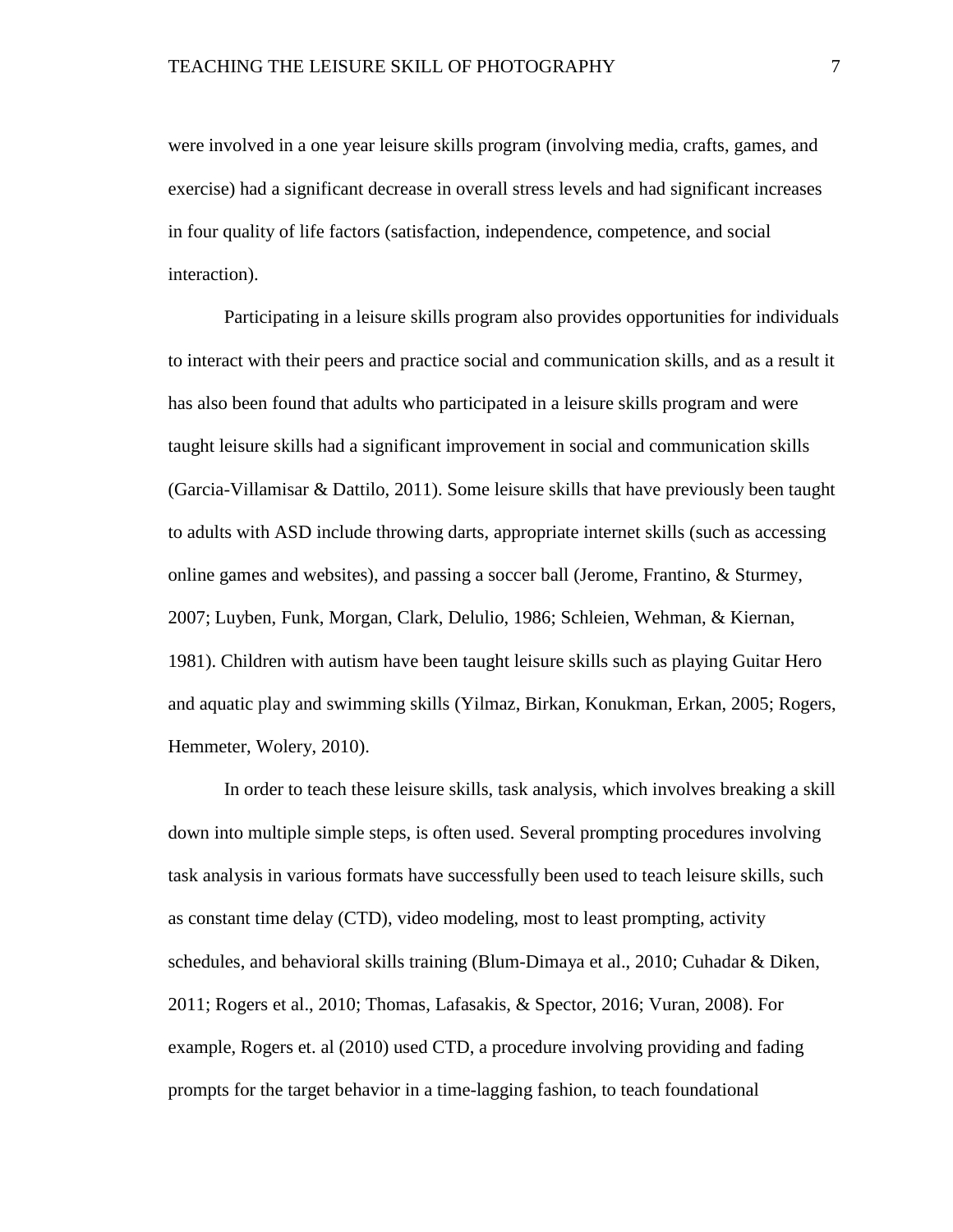swimming skills such as the flutter kick to children with ASD. To teach adults with autism how to make clay baskets, Vuran (2008) used a most to least prompting procedure, which progressively reduces the assistance of an instructor so that an individual can learn how to independently perform the target behavior. Video modeling involves participants viewing a video clip that models the target behavior in order for the individuals to imitate the behavior, and was used to teach children with ASD how to play Guitar Hero (Blum-Dimaya et al., 2010). Activity schedules involve presenting an individual with written or photographic prompts for a specific task of a desired chain of activities to guide the individual through the desired task, which can be effective for structuring appropriate use of leisure skills once they have been learned. A previous study used activity schedules on an iPod touch to teach children with ASD to independently structure their leisure time so that they appropriately engaged in leisure activities such as coloring with crayons or playing with a slinky (Carlile, Reeve, Reeve, & DeBar, 2013). Behavioral skills training involves instructions, modeling, rehearsal, and feedback, and has successfully been used to teach skateboarding skills to a child with ASD (Thomas et al., 2016).

Despite the fact that having age-appropriate leisure skills is beneficial for those with ASD and helps increase their quality of life, the research surrounding leisure skills and ASD is limited, and is even further limited when looking at leisure skills for children with ASD. Given its importance, it is crucial to continue expanding the research surrounding leisure skills and ASD. The present study aimed to teach the leisure skill of photography to children with ASD using behavioral skills training (consisting of instructions, modeling, rehearsal, and feedback). Since behavioral skills training consists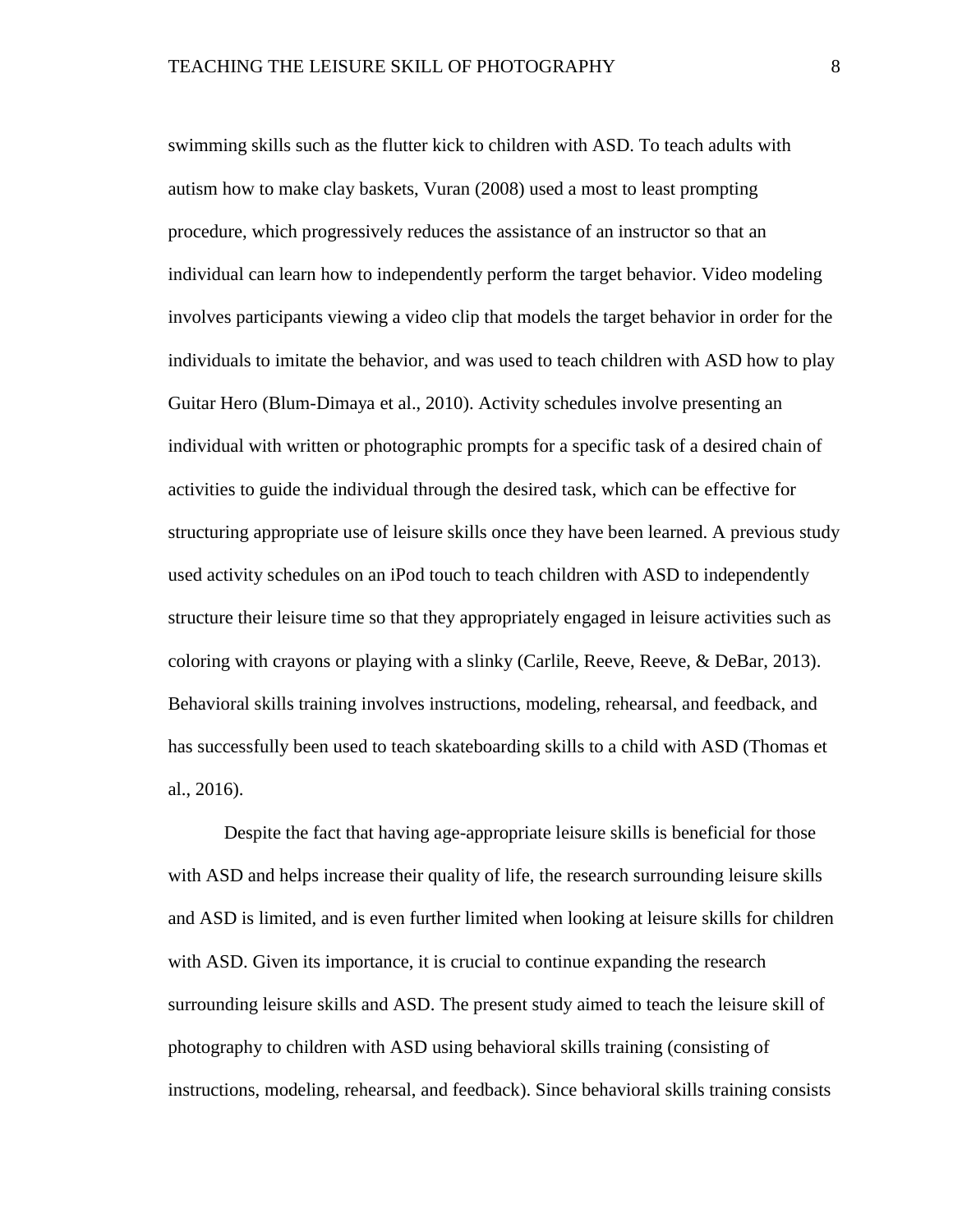of modeling and practice, it is a more natural method of teaching a behavior, and more appropriate for a leisure skill that takes place out in the open, such as photography. With the current ease of accessibility to digital cameras and photography, it was determined that photography would be a fun, appropriate, and socially interactive leisure skill for the children to learn, and one that they could continue to have access to at home, once learned. It was hypothesized that children with ASD would learn how to take pictures and maintain the learned leisure skill of taking pictures.

#### **Method**

#### **Participants**

Participants were 8 children with autism spectrum disorder (ASD) between the ages of 5-16 (see Table 1). All participants were diagnosed with ASD by an independent agency according to the Diagnostic and Statistical Manual of Mental Disorders  $(5<sup>th</sup>$ ed; *DSM-5*; APA, 2013). The participants attended a weekly social skills session at an after school treatment center for children with ASD. Prior to beginning the study, the CARS-II (Childhood Autism Rating Scale) diagnostic scale was administered to each of the participants (Schopler, Reichler, & Renner, 2002). Informed consent was also obtained from the participants' parents prior to beginning the study.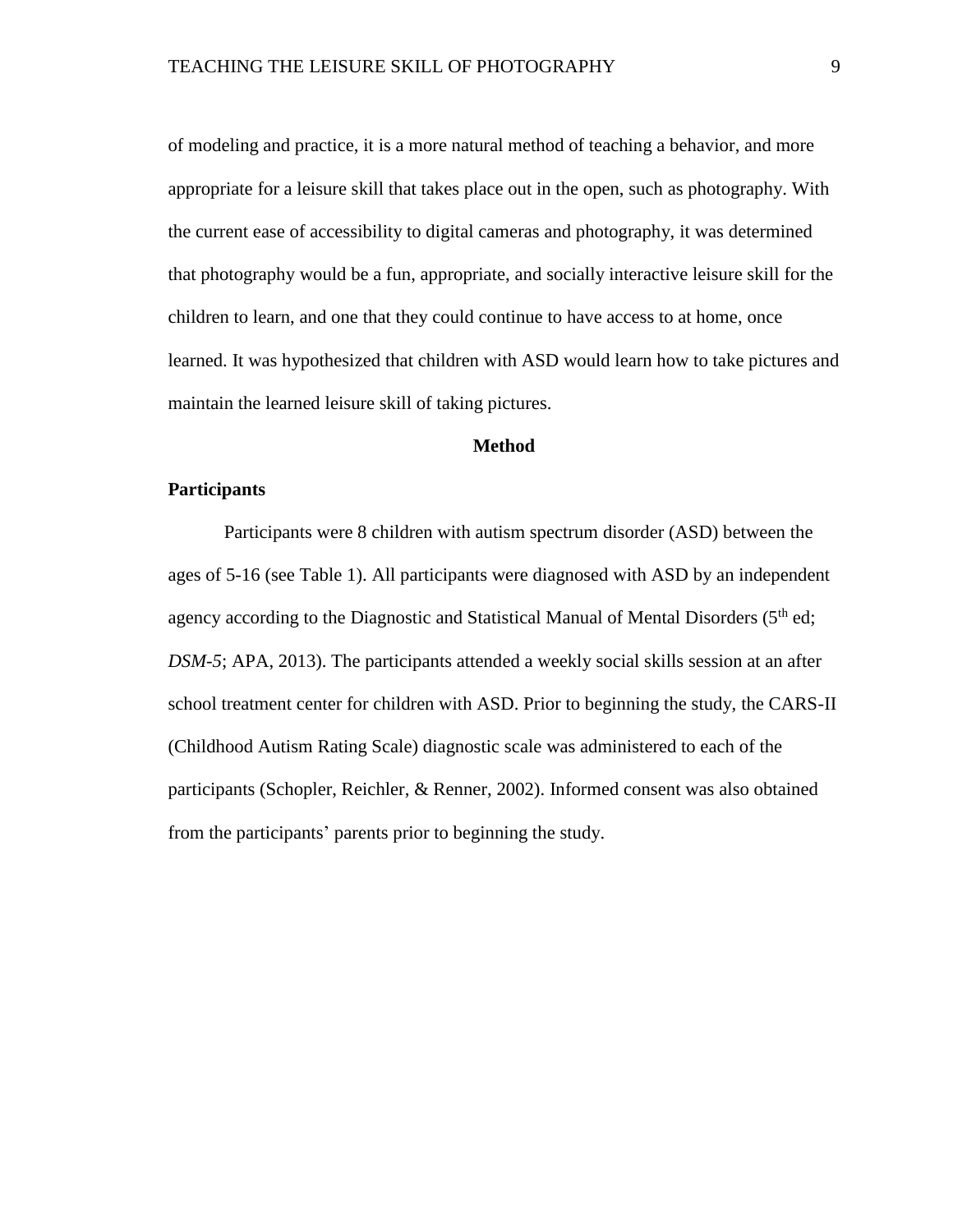#### Table 1

#### *Participants*

| Child          | <b>Sex</b> | Ethnicity         | Age | CARS-II       |  |
|----------------|------------|-------------------|-----|---------------|--|
| Ally           | Female     | Korean American   | 9   | Mild/Moderate |  |
| Wade           | Male       | Korean American   | 8   | Severe        |  |
| <b>Brandon</b> | Male       | Korean American   | 13  | Severe        |  |
| Sonia          | Female     | Hispanic American | 6   | Severe        |  |
| Alec           | Male       | European American | 9   | Severe        |  |
| Allen          | Male       | Korean American   | 10  | Mild/Moderate |  |
| Leonardo       | Male       | Mexican American  | 16  | Severe        |  |
| Jackie         | Female     | African American  | 5   | Severe        |  |

Ally was a 9 year old Korean American girl with mild/moderate ASD, as measured by the CARS-II diagnostic scale (Schopler et al., 2002). Ally received social skills therapy at the center, where she received a fixed ratio reinforcement schedule. Ally tended to engage in inappropriate conversation topics and when the topic being talked about was not of interest to her she would ignore the conversation. She would also engage in inappropriate behavior such as aggressiveness toward her sister and inappropriate physical touching.

Wade was a 8 year old Korean American boy with severe ASD, as measured by the CARS-II diagnostic scale (Schopler et al., 2002).. He was on a fixed ratio reinforcement schedule and received social skills therapy at the center. Wade would often exhibit noncompliant behaviors, such as yelling negative words, pinching, running away,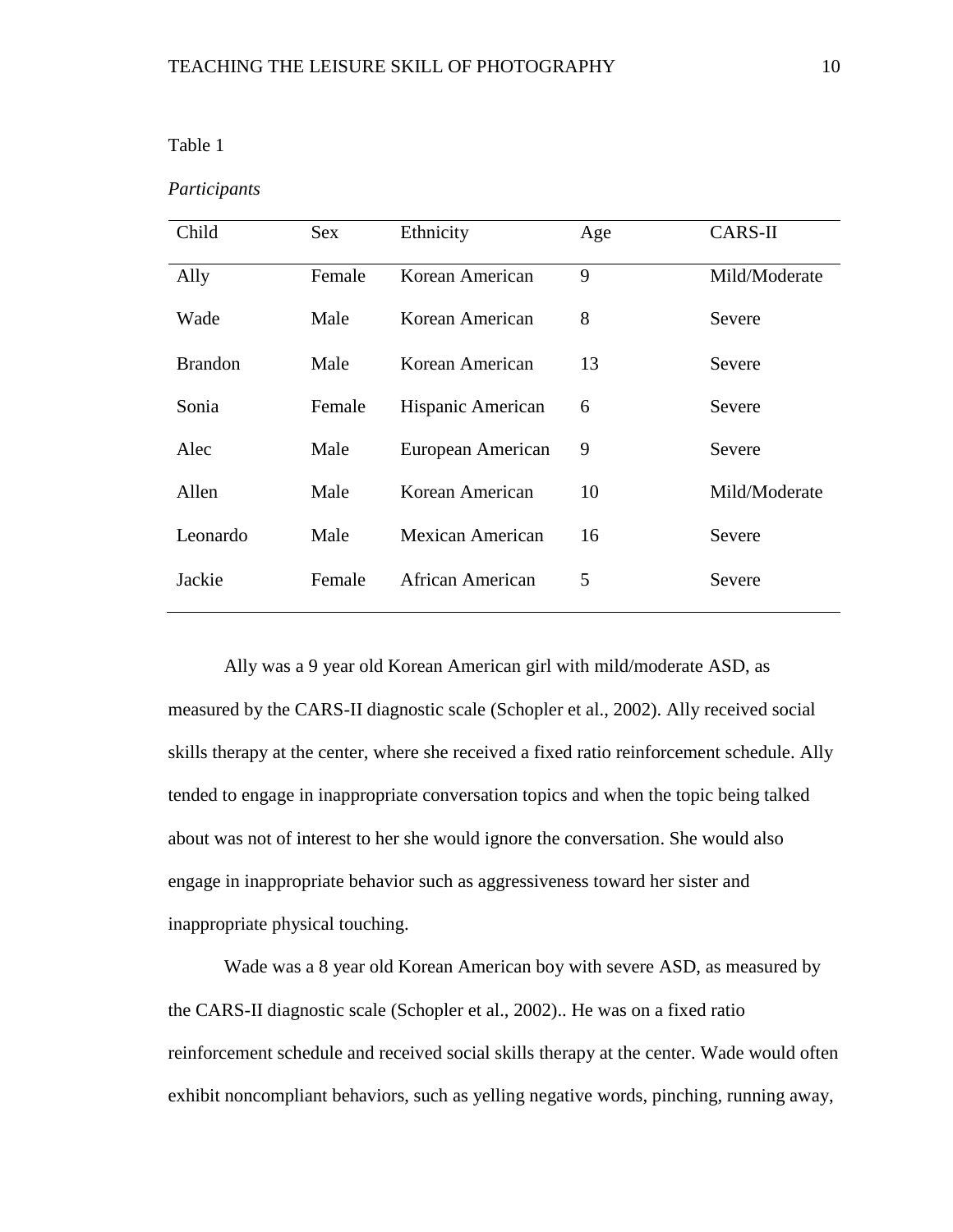and throwing tantrums. He would also express himself using inappropriate language and would be impatient when it came to taking turns and cooperative playing.

Brandon was a 13 year old Korean American boy with severe ASD, as measured by the CARS-II diagnostic scale (Schopler et al., 2002). He was on a fixed ratio reinforcement schedule and attended the social skills therapy group at the center. Brandon would engage in stereotypy such as rocking back and forth, jumping, and shaking items and would often not be very expressive or initiate conversation and communication.

Sonia was a 6 year old Hispanic American girl with severe ASD, as measured by the CARS-II diagnostic scale (Schopler et al., 2002). She was on a fixed ratio reinforcement schedule and received social skills group therapy at the center. Sonia would engage in non-compliant behaviors such as running away from a task, and she also had trouble focusing, as well as understanding personal space and asking for permission.

Alec was a 9 year old European American boy with severe ASD, as measured by the CARS-II diagnostic scale, and attended the social skills therapy group at the center (Schopler et al., 2002). He often exhibited noncompliant behaviors, such as laying on the ground, running away, yelling and breaking things, and throwing tantrums.

Allen was a 10 year old Korean American boy with mild/moderate ASD, as measured by the CARS-II diagnostic scale, and received social skills group therapy at the center (Schopler et al., 2002). He was very shy and did not talk or play a lot with the other children during outdoor game activities and did not initiate conversation, as it often took him a while to answer and ask questions.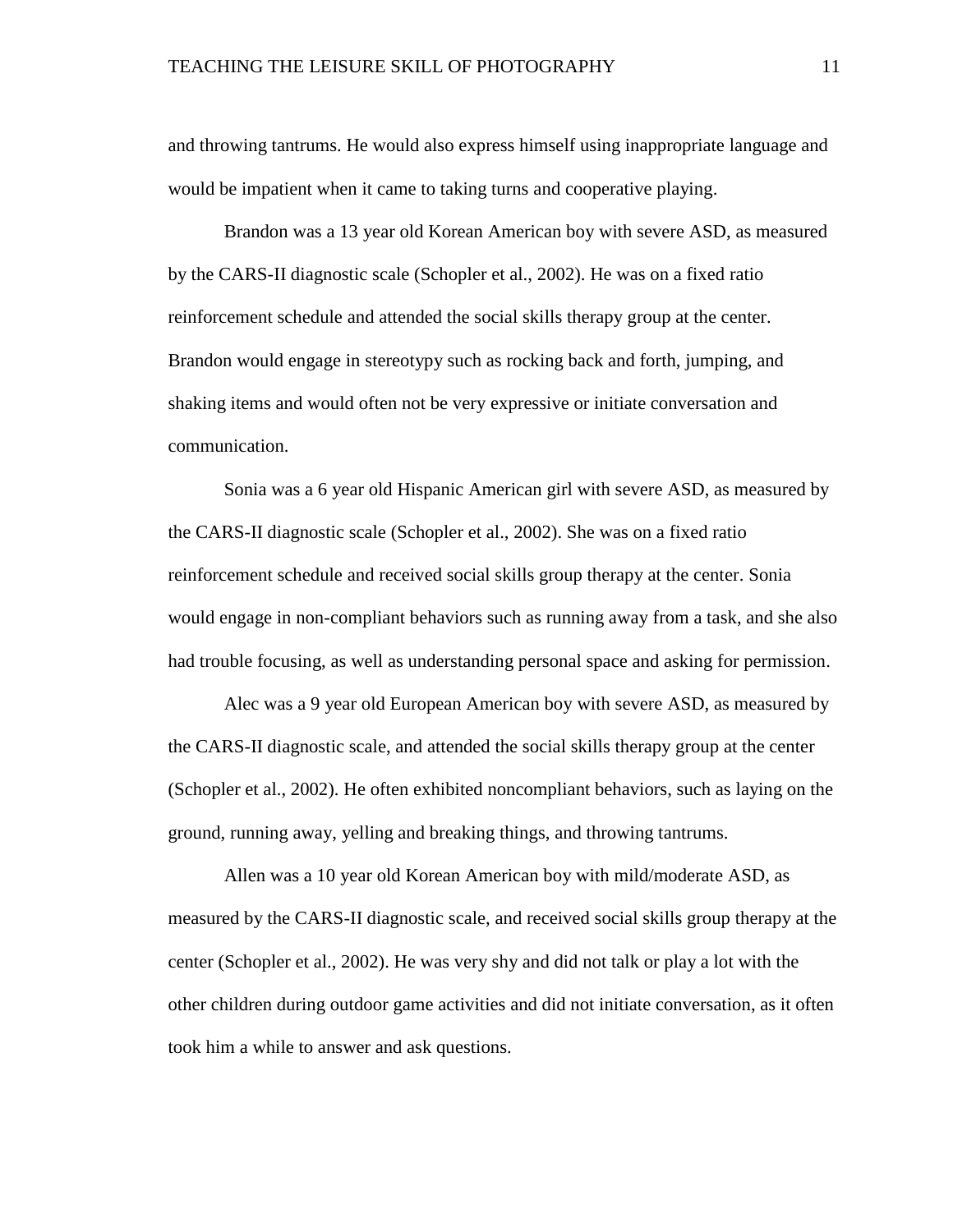Leonardo was a 16 year old Mexican American boy with severe ASD, as measured by the CARS-II diagnostic scale (Schopler et al., 2002). He received social skills group therapy at the center and was on was on a fixed ratio reinforcement schedule. Leonardo did not speak in full sentences and often repeated words other people spoke to him (echolalia). His social interaction and communication with peers was low and he also engaged in stereotypy such as flapping his fingers and hands as well as vocal stimulation, such as laughing.

Jackie was a 5 year old African American girl with severe ASD, as measured by the CARS-II diagnostic scale (Schopler et al., 2002). She received social skills group therapy at the center and was on a fixed ratio reinforcement schedule. She often had trouble focusing on tasks, asking for permission and understanding personal space, sharing and taking turns, and would use an inappropriate tone of voice, often screaming when she wanted things.

#### **Procedure**

**Design.** A multiple baseline across-participants design (Cooper, Heron, & Heward, 2007) was used in this study in order to determine the effectiveness of teaching the children how to take a picture with a camera. In a multiple baseline across-participants design, the amount of time that each child spends in baseline differs for each child in order to stagger the length of baseline (i.e. participant 1 had 3 baseline sessions, participant 2 had 5 baseline sessions, etc.). This staggering allows the experimenter to control for confounding variables and conclude that intervention during training is what results in the observed behavioral change.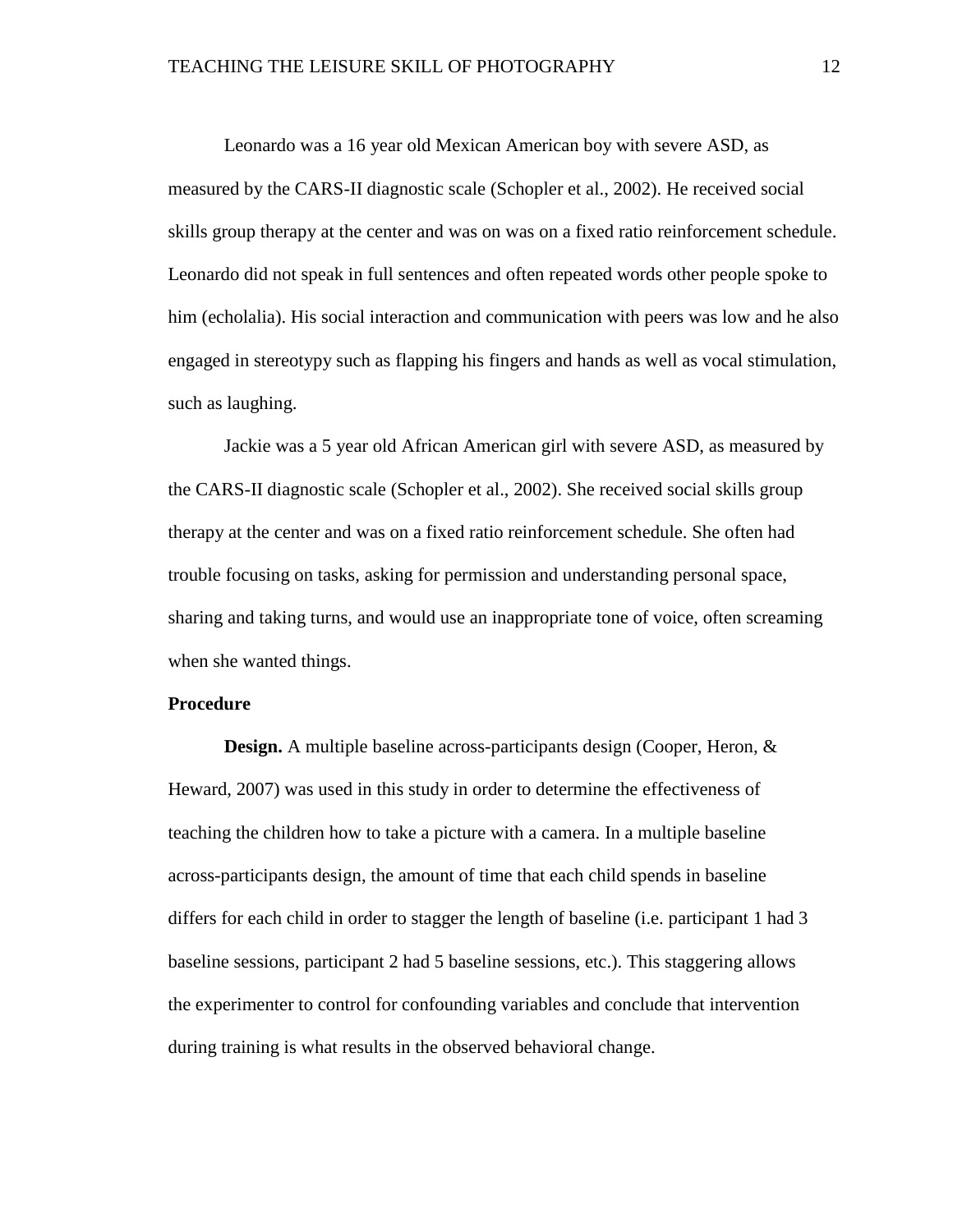All participants completed baseline, treatment, and criterion assessment. During baseline, participants were assessed on whether they could take a picture. During treatment, participants were taught using behavioral skills training (BST) to learn how to photograph. Criterion was assessed by having participants complete a 6 step checklist to determine whether they had learned to take a picture.

**Materials and Data Collection.** The study used a Sony DSCW800/B 20.1 megapixel digital camera. An Apple iPad® 2 with operating system iOS 11 was used to video record all sessions of the study. A coding sheet was used to determine whether the child acquired the skill of taking a photograph (see Appendix A) and was used during baseline, treatment, and the final assessment.

**Baseline.** The length of baseline was different for each child, with treatment occurring at different points in time. The first participant was introduced to treatment first, and the eighth participant spent the longest time in baseline. Baseline sessions were conducted in an outdoor area right outside of the center and a research assistant filmed each session on an iPad®. During baseline, participants received no instructions or training on how to take a picture. The experimenter stood outside across from the child, handed the child the camera, and delivered the discriminative stimulus (SD): "Take a picture". The experimenter gave no prompts or praise related to how the child responded to the instructed task. The session concluded after the participant attempted to take a picture two times.

**Treatment.** During intervention, the experimenter again stood outside across from the child, handed the child a camera, and delivered the SD: "Take a picture", mimicking the conditions from baseline. In addition, the experimenter used behavioral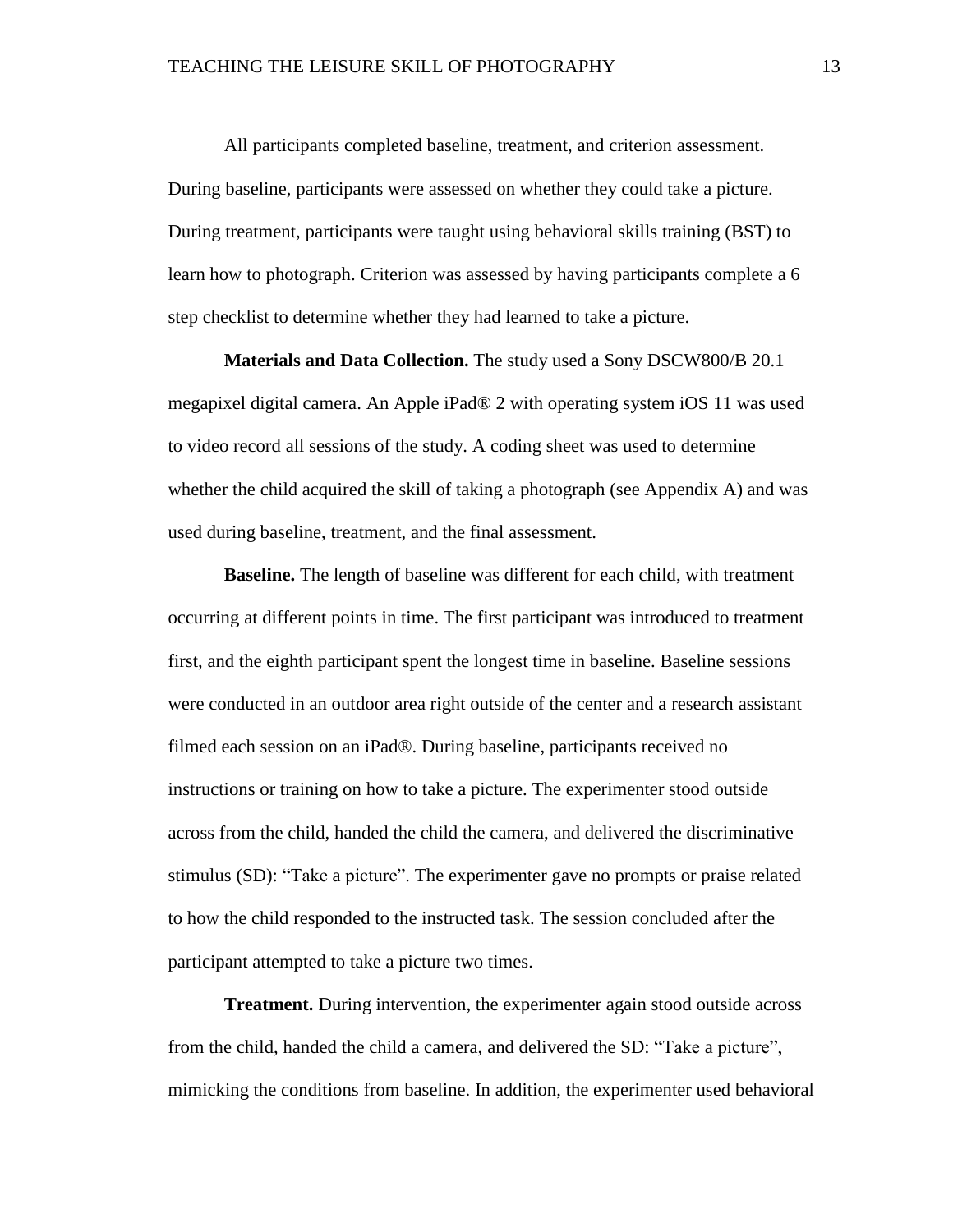skills training (consisting of instructions, modeling, rehearsal, and feedback) to teach each participant how to perform the behavior of taking a picture properly. First, the experimenter modeled the behavior of taking a picture and narrated each of the specific six steps that consist of the operational definition of taking a picture, then asked the participant to take a picture (The six steps were: find a target scene, turn the camera on, put the target in the viewfinder, put the target in focus, click the shutter, and turn the camera off). After the participant's first attempt at taking a picture, the experimenter provided feedback and explained to the participant what they did not do correctly. The participant was then allowed to try the behavior again. After the second attempt, the experimenter modeled how to take a picture again, this time explaining to the participant how to perform the steps they may be struggling with correctly. Until the participant successfully performed the act of taking a picture with 100% accuracy for two consecutive pictures, the experimenter continued the training. Having the participant successfully take a picture two consecutive times with 100% accuracy was defined as the learning criterion. Upon reaching learning criterion, the participant entered the final assessment phase of the study.

**Criterion.** In the final assessment, the experimenter returned to baseline conditions and again stood outside across from the child, handed the child the camera, and delivered the SD: "Take a picture". Just as in baseline, there was no teaching progression (modeling, reinforcers, feedback), and participants were given two attempts to take a picture during this phase. Mastery criterion for taking a picture was defined as having 100% accuracy on two consecutive pictures taken (without prompting), and if this criterion was met, it was determined that the child had mastered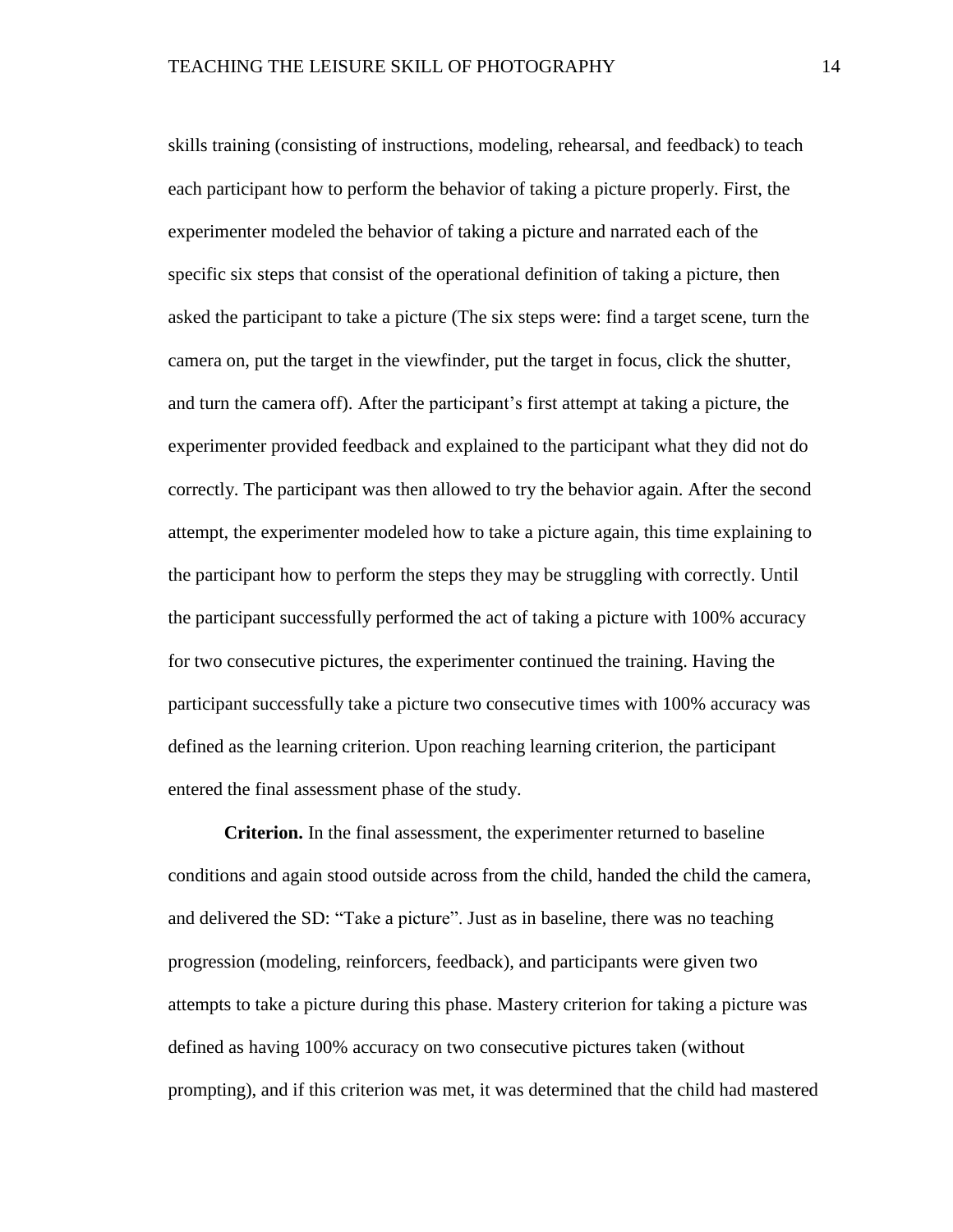the behavior as operationally defined. If criterion was not met, the participant was given a booster session.

**Follow-Up.** After three weeks, participants were assessed to see how well they had maintained the behavior (completing all the steps of taking a picture two times in a row without prompting). Just as in baseline, the child was handed a camera and the SD was delivered: "Take a picture."

**Booster Sessions.** Booster sessions were given if the child was not able to meet mastery criterion during the final assessment phase. Booster sessions were exactly the same as the treatment phase, with the experimenter modeling and demonstrating the target behavior and steps to the child. Just as in treatment, participants needed to reach the learning criterion (100% accuracy on two consecutive pictures with prompting) before they could re-enter the final assessment phase. Upon re-entering the final assessment phase, if the participant was still unable to meet mastery criterion, he or she received another booster session. A maximum of two booster sessions was given for each child (three maximum total test phases), and if the child still could not meet mastery criterion by the end of the second booster session, it was determined that the child had not mastered the behavior and would no longer be required to attempt to take a picture.

#### **Dependent Measures**

**Dependent Variables.** The dependent variable for this study was learning how to take a picture. The operational definition of taking a picture was broken down into six parts. The six steps were as follows: finding a target scene (i.e. leaf, butterfly, rock; participants could either verbally communicate what their target was or point to the target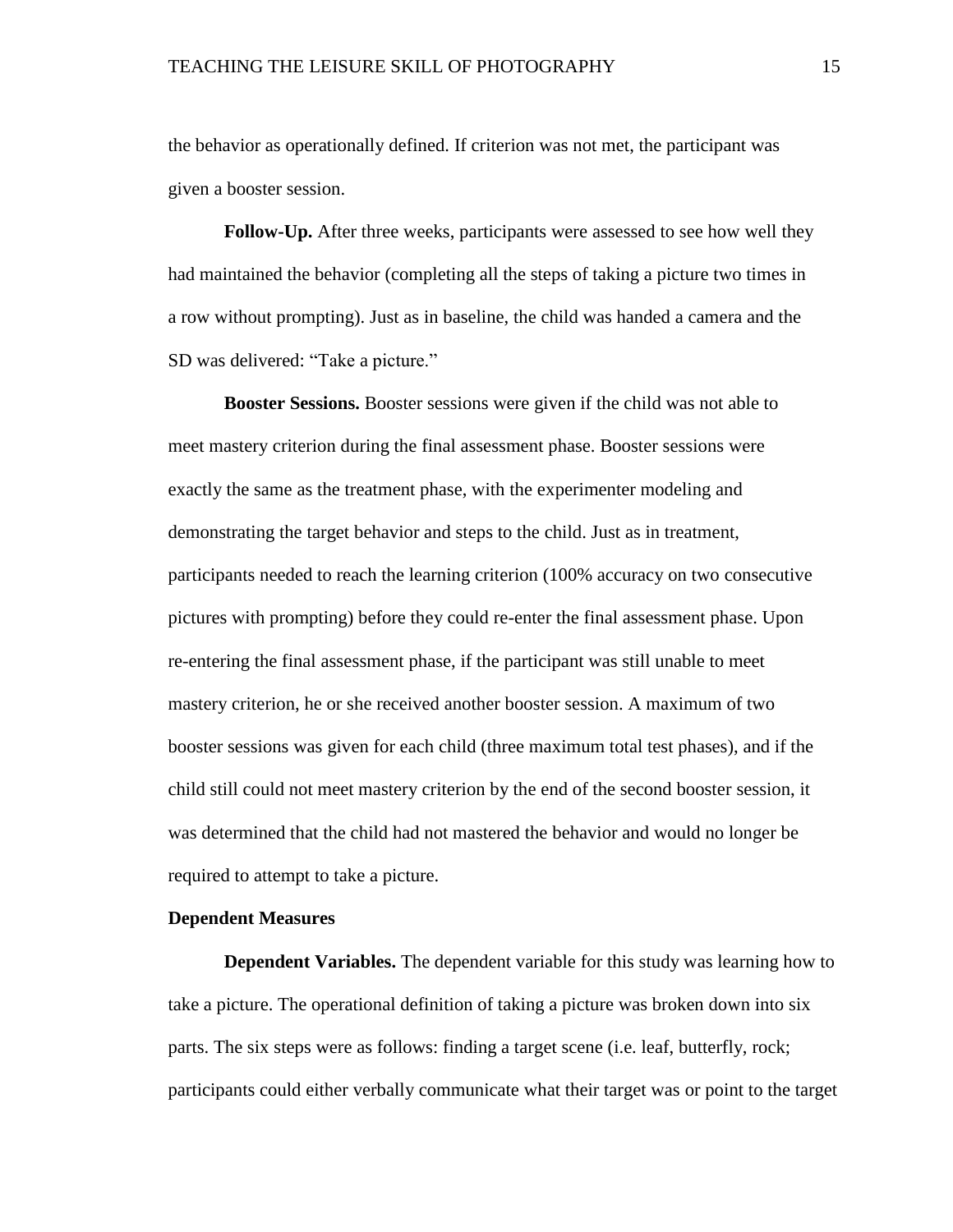[i.e. telling the experimenter "I want to take a picture of the rock" or pointing to a rock]), turning the camera on, putting the target in the viewfinder, focusing the image, clicking the shutter button to take the picture, and turning the camera off. The child could not begin taking a picture before the SD of "Take a picture" was given.

**Inter-Rater Agreement.** The research team of the experimenter and two research assistants trained by the experimenter filmed all sessions. The experimenter coded all of the sessions and a research assistant also coded 33% of the sessions, either in-vivo or using the videos. Research assistants were familiar with the operational definition of taking a picture and were trained on how to code the picture taking. Inter-rater agreement was calculated by dividing the number of agreements by the total number of observations, multiplied by 100 for the percentage. Interrater reliability was between 83% and 100% across all sessions.

#### **Results**

As can be seen in Figure 1, six of the eight children reached mastery criterion during the final assessment. The remaining two children reached learning criterion (2 consecutive pictures at 100% accuracy with prompting) but did not successfully reach mastery criterion (2 consecutive pictures at 100% at baseline conditions; both children were at 83% instead). Four of the eight children completed 3 week follow-up sessions and one child maintained mastery criterion after three weeks, while the other three children were at 83% accuracy.

All eight children demonstrated low or inconsistent levels of the correct behavior during baseline. Baseline sessions were established when a stable baseline for the child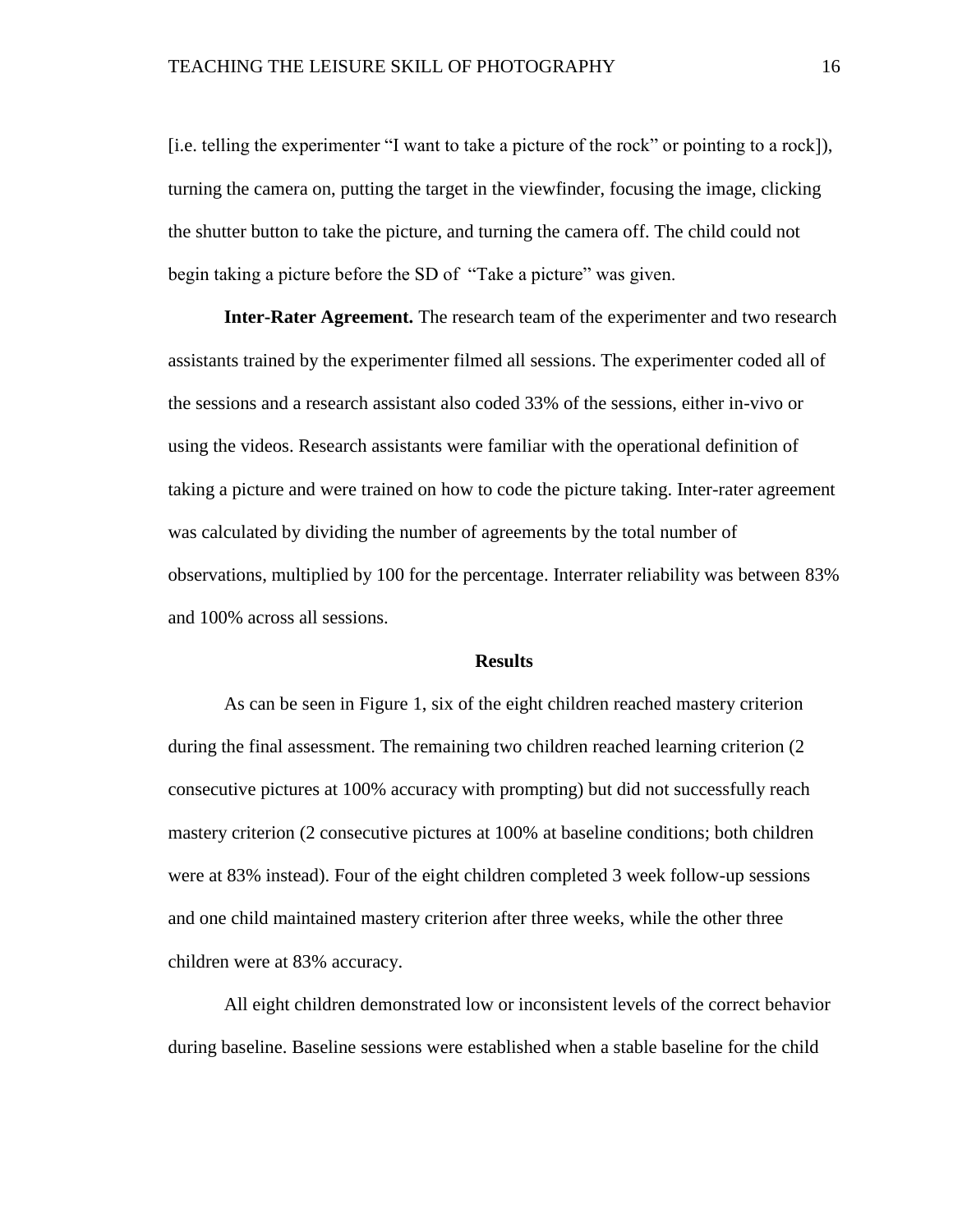was present (i.e. if the baseline data was variable, baseline was continued until baseline was stable). The length of the training intervention ranged from 4 sessions to 17 sessions. **Taking a Picture.**

*Ally.* Ally spent five sessions in baseline and maintained a constant baseline of 17% accuracy across all five baseline sessions. She reached learning criterion after four training sessions (two sessions at 100% accuracy with prompting) but did not reach mastery criterion (two sessions at 100% at baseline conditions), so a booster session was given. After meeting learning criterion during the booster session, Ally was able to reach mastery criterion. A total of seven training sessions (including 1 booster session) were given for Ally to reach mastery criterion. During Ally's three week follow-up, she maintained the behavior and was able to take two consecutive pictures with 100% accuracy without prompting.

*Wade.* Wade spent the longest time in baseline, being in baseline for seventeen sessions. During baseline, he was unable to perform the correct behavior, and had a stable baseline of 0% accuracy across all baseline sessions. Wade met learning criterion after twelve training sessions and also met mastery criterion after twelve teaching sessions.

*Brandon.* Brandon was in baseline for fifteen sessions and had a stable baseline of 0% accuracy, being unable to perform the correct behavior. Brandon reached learning criterion after ten training sessions but was unable to meet mastery criterion on the final assessment that followed. Brandon then received a booster session where he again met learning criterion, but again was unable to meet mastery criterion on the final assessment. Brandon received one more booster session and again met learning criterion, but was still unable to meet mastery criterion on the final assessment, so the teaching progression was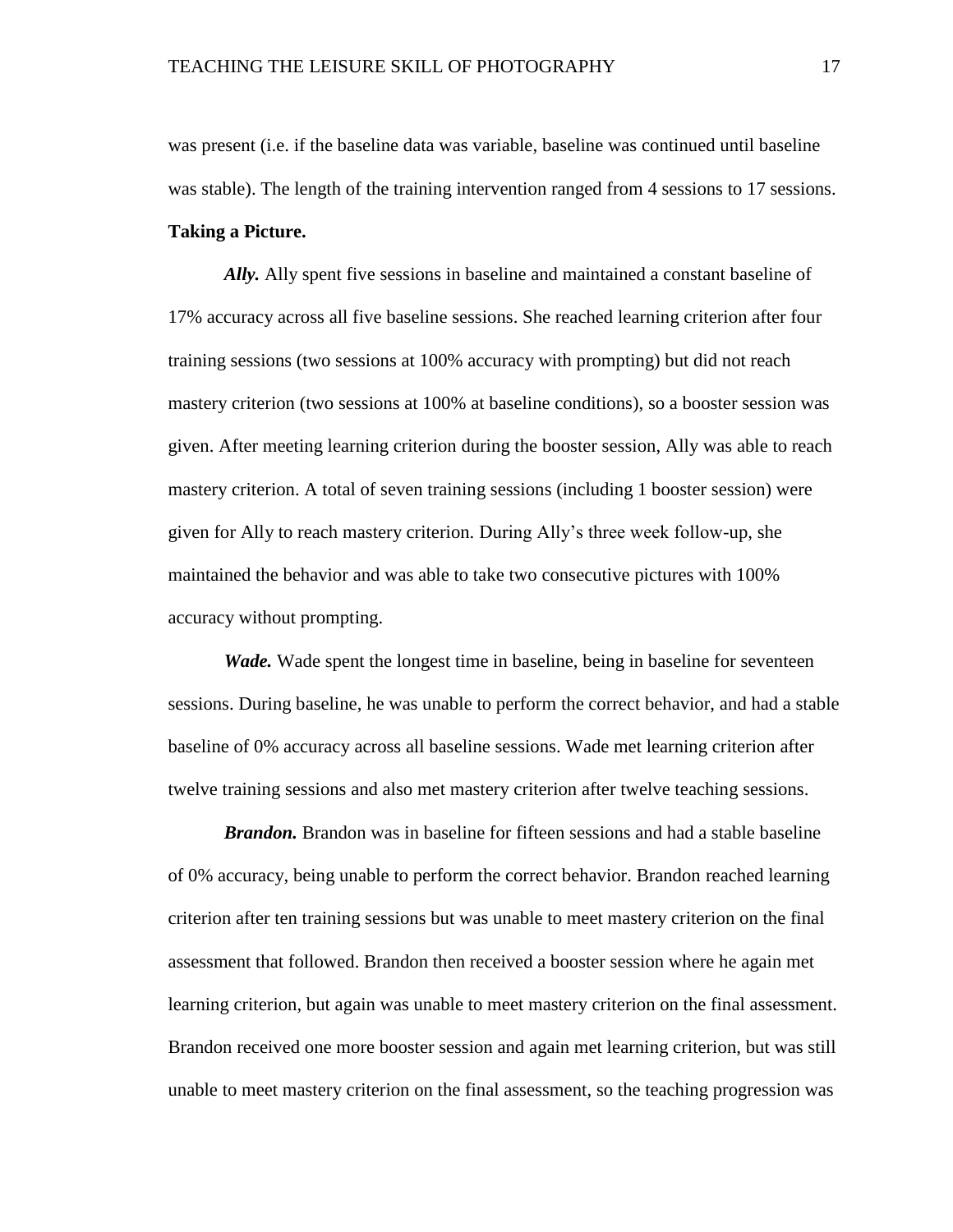stopped. On all mastery criterion assessments, Brandon demonstrated 83% accuracy, with the one step that he was unable to do without prompting being identifying a target scene (verbally or pointing to it).

*Sonia.* Sonia spent eleven sessions in baseline and had a constant baseline of 0% accuracy across all baseline sessions. Sonia reached learning criterion after seven training sessions and immediately met mastery criterion on the final assessment that followed.

*Alec.* Alec spent nine sessions in baseline and started at 0% accuracy before stabilizing at 17% accuracy for the rest of baseline. Alec reached learning criterion after eight training sessions but did not reach mastery criterion upon the final assessment, so a booster session was given. Alec met learning criterion during the booster session but was again unable to meet mastery criterion during the final assessment. Alec received one more booster sessions and again met learning criterion, but was still unable to meet mastery criterion, so the teaching progression was stopped. Alec demonstrated 83% accuracy on all mastery criterion assessments, but was unable to identify a target scene without prompting.

*Allen.* Allen spent the least amount of time in baseline, spending three sessions in baseline with a stable baseline of 67% accuracy. Allen reached learning criterion after four training sessions but did not reach mastery criterion. Allen received a booster session and immediately met learning criterion, where he then met mastery criterion. During Allen's 3 week follow-up he demonstrated 83% accuracy on two consecutive pictures.

*Leonardo.* Leonardo spent seven sessions in baseline with a stable baseline of 0% accuracy. After twelve training sessions, he met learning criterion and was also able to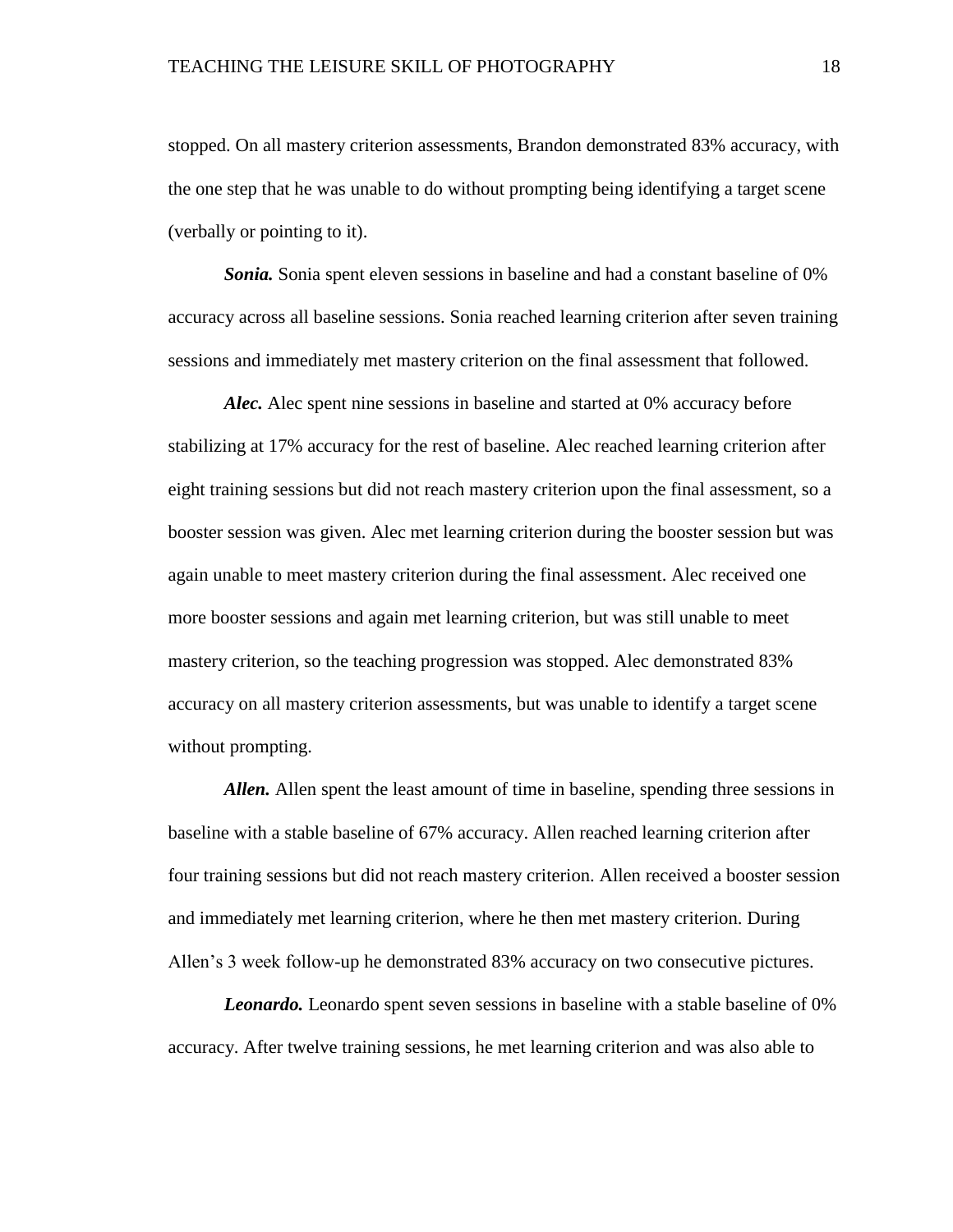meet mastery criterion. During his three week follow-up, Leonardo demonstrated 83% accuracy when taking two consecutive pictures.

*Jackie.* Jackie spent 13 sessions in baseline and had a stable baseline of 0% accuracy. Jackie reached learning criterion after six training sessions and also reached mastery criterion after six training sessions. During her three week follow-up, Jackie demonstrated 67% accuracy when taking two consecutive pictures.

#### **Discussion**

In this study, children with ASD were taught to take pictures as a leisure skill and were assessed to see whether they could learn and maintain the behavior. Of the eight participants, all participants met learning criterion (two consecutive pictures with 100% accuracy) and six participants met mastery criterion (two consecutive pictures with 100% accuracy at baseline conditions), demonstrating that they successfully learned to take a picture. Of the four children who completed three week follow-ups, all four demonstrated an accuracy of 83% or higher for two consecutive pictures (with one child maintaining mastery criterion), showing that they were mostly able to maintain the skill.

For the two children who did not meet mastery criterion, the only step that they were unable to do (of the six steps) when being assessed for mastery criterion was identifying a target subject. For this study, it was decided that identifying a target subject needed to either be verbal (i.e. "I want to take a picture of the rock") or that the participant needed to physically point to the item they wanted to take a picture of. This helped ensure that the participant had a clear subject in mind and that they were focused on taking pictures of a specific item instead of taking pictures of random objects. Brandon, one of the two children who did not meet mastery criterion, had a hard time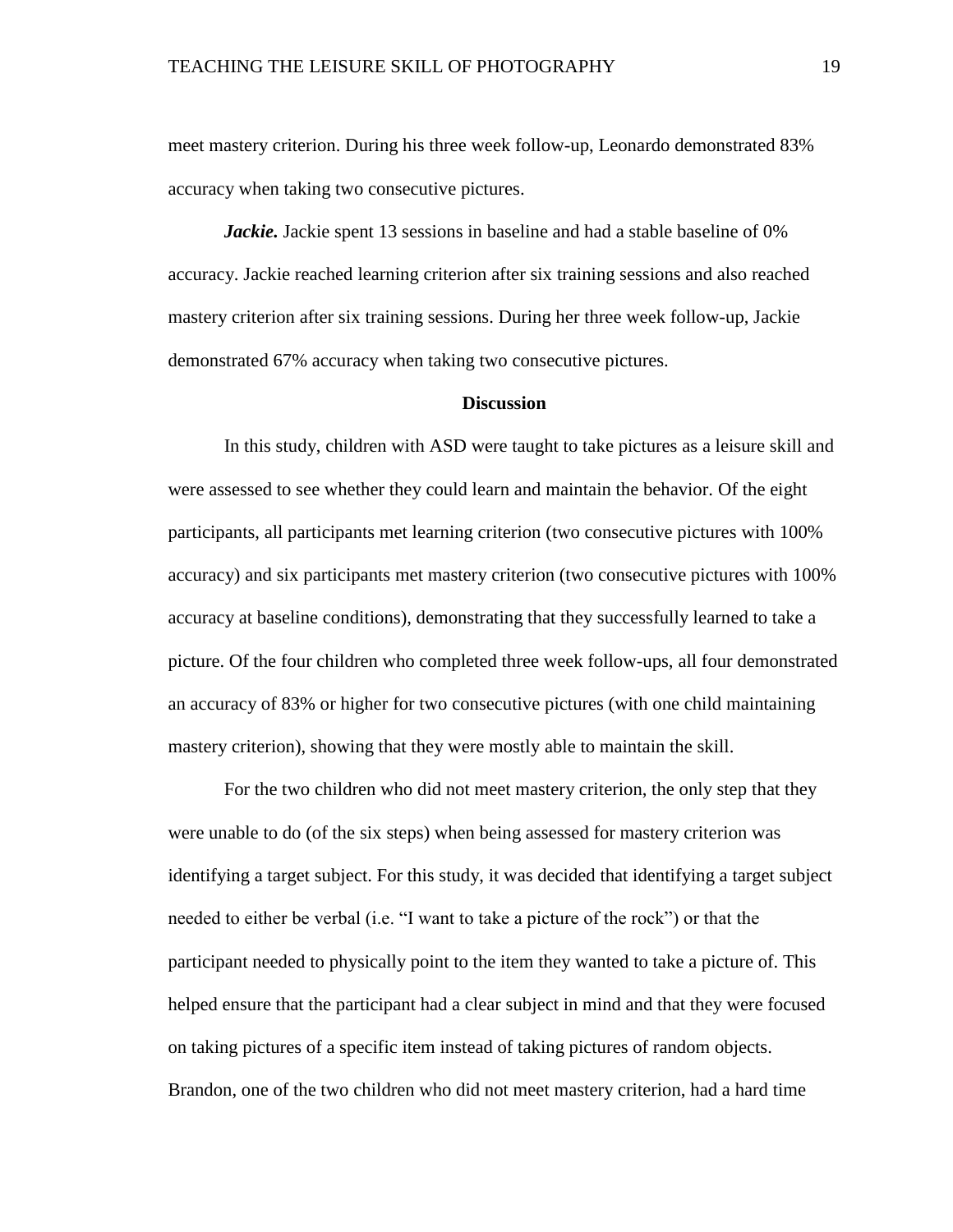initiating conversation so it may have been difficult for him to verbally or physically indicate what he wanted to take a picture of without being asked or prompted. Alec, on the other hand, was better able to initiate conversation and appeared to know that the first thing he needed to do was say what he wanted to take a photo of, as he would ask himself, "What do you need to do first?" when he was handed the camera and told to take a picture. However, he would not verbally choose a target subject unless the experimenter prompted him and asked, "What do you want to take a picture of?", which he would then reply to. This could perhaps be due to some of the noncompliant behavioral tendencies that Alec sometimes exhibited. Because both of these participants did not identify a target subject verbally or physically, they did not meet mastery criterion, but it was still a good sign to see that it appeared that they had a subject in mind when they were taking a picture, as they would clearly turn the camera toward an object they wanted to photograph and focus their attention on it. Since having a clear and focused subject was the exact purpose of making them verbally/physically identify a target scene, it appears that both of the participants who did not meet mastery criterion still successfully learned how to take a picture in this study, for the most part.

For the three children who met mastery criterion and completed a follow-up with lower than 100% accuracy, it was the same step of verbally/physically identifying a target subject that was not met. This may indicate that having them verbally/physically identify a target subject initially helped them learn how to pick and focus on a subject for the photograph, but over the course of time the step of choosing a target subject naturally became internalized, with the participant choosing the subject mentally in their mind instead of verbally saying it or physically pointing to it. This is also more similar to how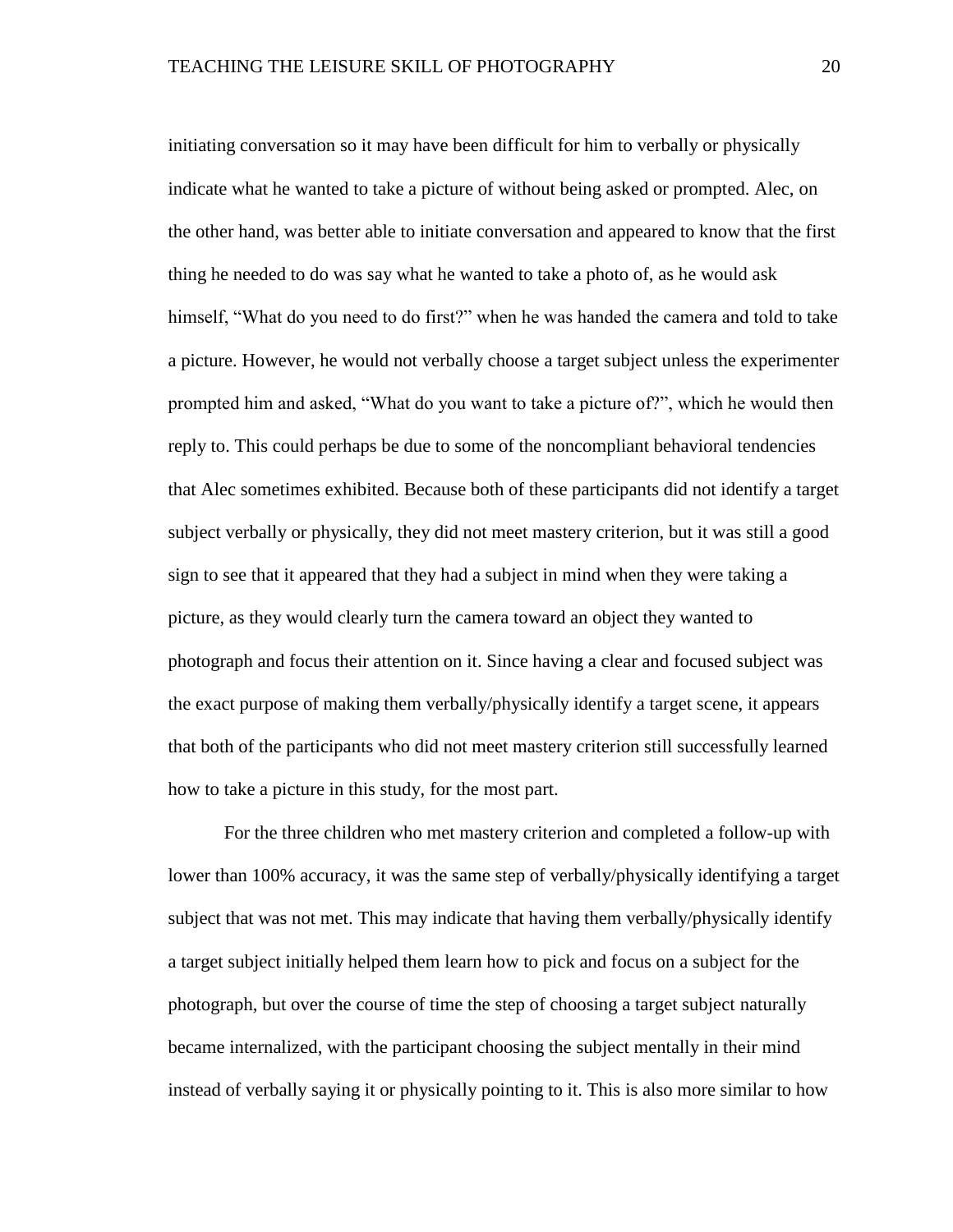pictures are taken in real life, as the natural way to photograph something may not be to say "I want to take a picture of the tree", but instead thinking that one wants to take a picture of the tree, then turning the camera toward the tree and placing it in the viewfinder of the camera.

As previous studies have found, leisure skills are extremely important for children with ASD, yet there is very little research surrounding the teaching of leisure skills to children with ASD (Blum-Dimaya et al., 2010; Rogers et al., 2010). This study furthered the literature on leisure skills by using behavioral skills training to teach photography to eight children with ASD. Previous studies teaching leisure skills to children with ASD have mainly been with four or fewer children, so having a larger sample size of eight children participate in the study and successfully learn how to take pictures was one of its strengths. The accessibility of photography was another one of the study's strengths, as the few previous studies teaching leisure skills to children with ASD involved leisure skills that were not as portable or easily accessible, such as Guitar Hero and swimming skills. Photography, on the other hand, has become extremely portable and accessible, thanks to the powerful cameras that can now be found even on cell phones. Small digital cameras are also very affordable, and these cameras and phones can easily be carried everywhere, allowing for children with ASD to have the opportunity to easily access and engage in the leisure skill of photography wherever they go.

Individuals with ASD also have been shown to have a lower quality of life (i.e. increased stress, anxiety, loneliness) in part due to inappropriate social behaviors and poorly developed independent play skills that isolate them from their peers, so leisure skills can help play a role in improving their quality of life (Bellini, 2004; Green et al.,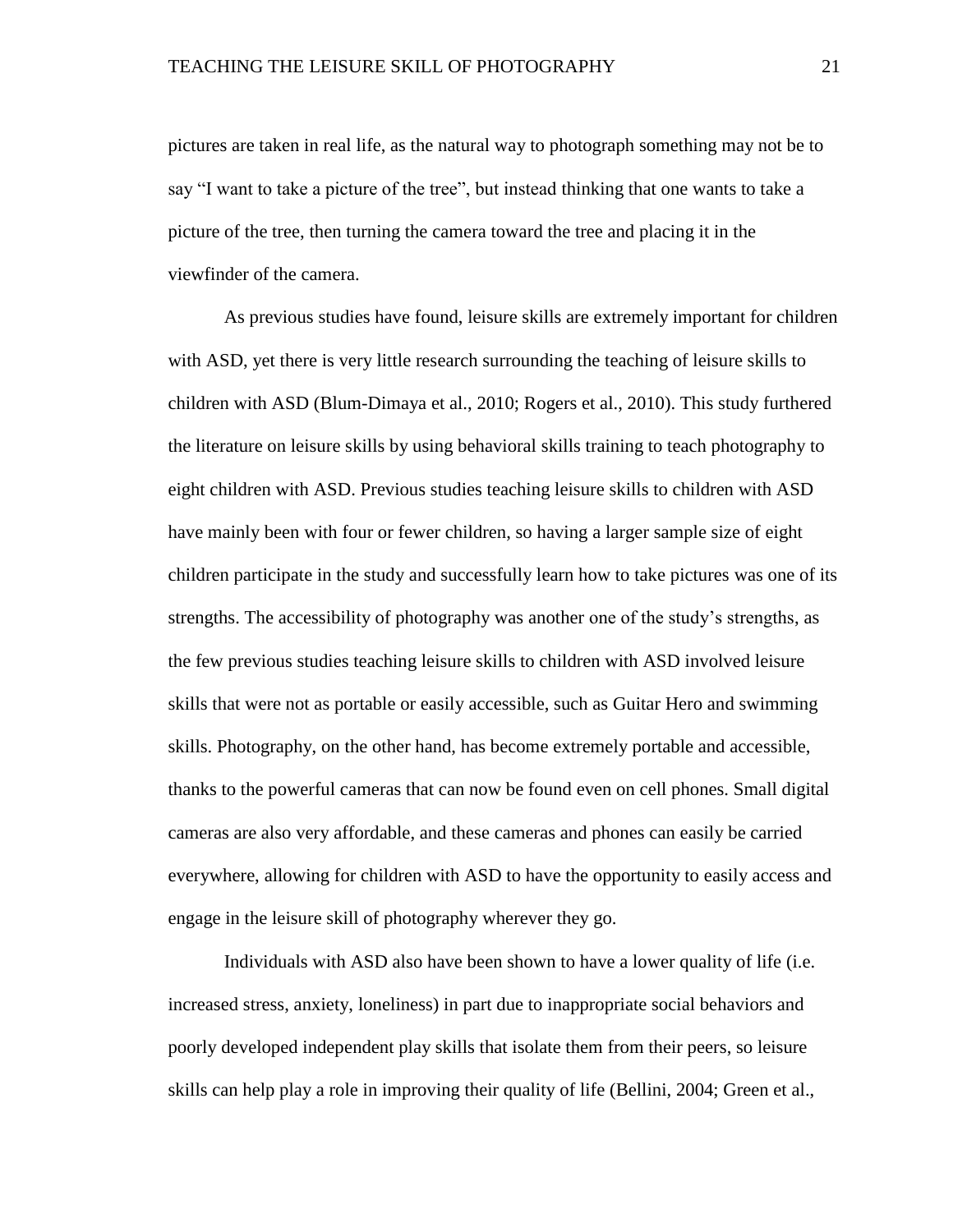2000; Hutchinson et al., 2008; Kim et al., 2000). All the children who participated in the study found photography to be a very enjoyable leisure skill and demonstrated large levels of excitement when taking pictures, taking great pride in the pictures they took. For example, after taking a picture Alec would comment, "Look at that! A perfect picture!" Meanwhile, Jackie would start jumping up and down when she was told it was time to go take pictures and Leonardo would start grinning at the photo he had just taken. Sonia would also look up from the photo she had just taken and exclaim, "Look!!!" while pointing to her photograph and beaming.

There are a wide variety of leisure skills, and these leisure skills can be solo or social. However, children with ASD need leisure skills that can help them increase and better their social interactions, as they have been shown to have a deficit in appropriate play skills and social interaction (Anderson et al., 2004). The present study addressed this need by teaching children with ASD photography, which was a socially relevant leisure skill. Although not experimentally measured, it was observed that learning photography helped many of the children with their social skills, initiation, and conversation. For example, Ally, who tended to engage in inappropriate conversation topics, was now able to have an appropriate conversation topic to talk about, as she would go and show the other members of the after school treatment center the pictures she had just taken (e.g. "look at these rocks and minerals!"), and she would also start telling people interesting things she had seen that day that she would like to take a picture of. As another example, Wade was working on cooperative play and turn taking, and after he started learning how to take pictures, every time he arrived at the center he would go up to the experimenter and politely ask, "May I have the camera please?", showing a marked improvement in his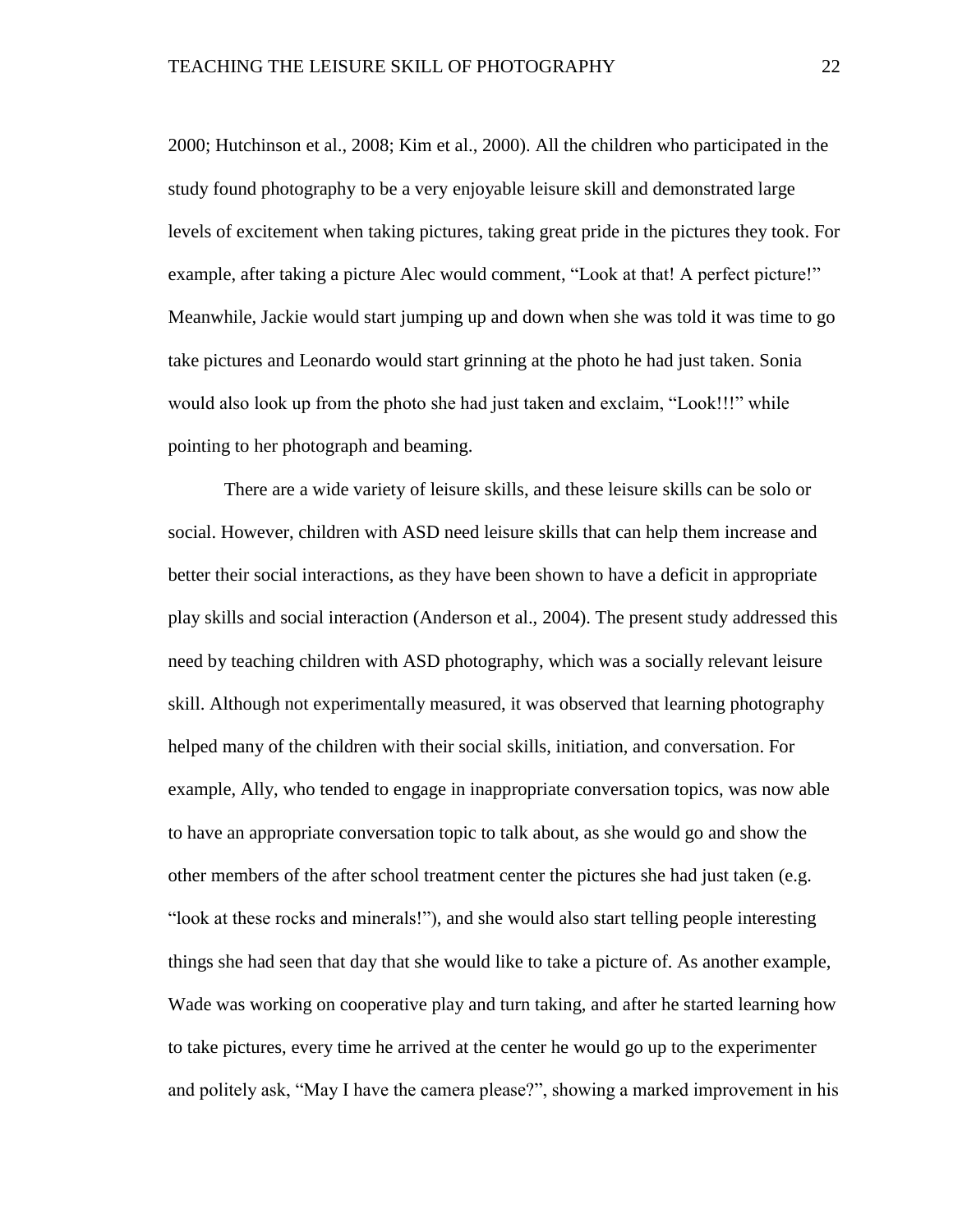patience with turn taking and nicely asking to do an activity. Many of the children would take pictures of other workers or children at the center and would even request to take pictures of someone who was not present in the area with them, helping to facilitate social interaction and create conversation among the children. It is not hard to imagine that by allowing the children to continue to take pictures and engage in photography as a leisure skill, further social interaction would take place, as the children could take pictures with each other or even go on a nature walk and take pictures as a group, allowing them to further converse with each other and make more friends. The photographs that the children take could also be printed out into a photo book so that the children could take pride in their work and go around sharing their photos with others, creating even more interaction and conversation opportunities.

One of the limitations of the study was briefly mentioned earlier, as two of the children did not meet mastery criterion because they did not identify a preferred object to take a picture of. In order to help prevent this in the future, a preference assessment can be taken ahead of training in order to learn what objects each child may be interested in taking pictures of. However, although the child did not verbally or physically identify a target subject to photograph on the final assessment, they were able to do all the other steps of taking pictures, indicating that they, for the most part, learned how to take a picture. A social measure could have also been performed to strengthen the study, such as having the children share the photographs they had taken in the social group sharing portion of the after-school program. Also, although it was observed that the children enjoyed learning to take pictures, only casual observations of enjoyment were taken (i.e. seeing the children laughing and informally asking the child if they enjoyed taking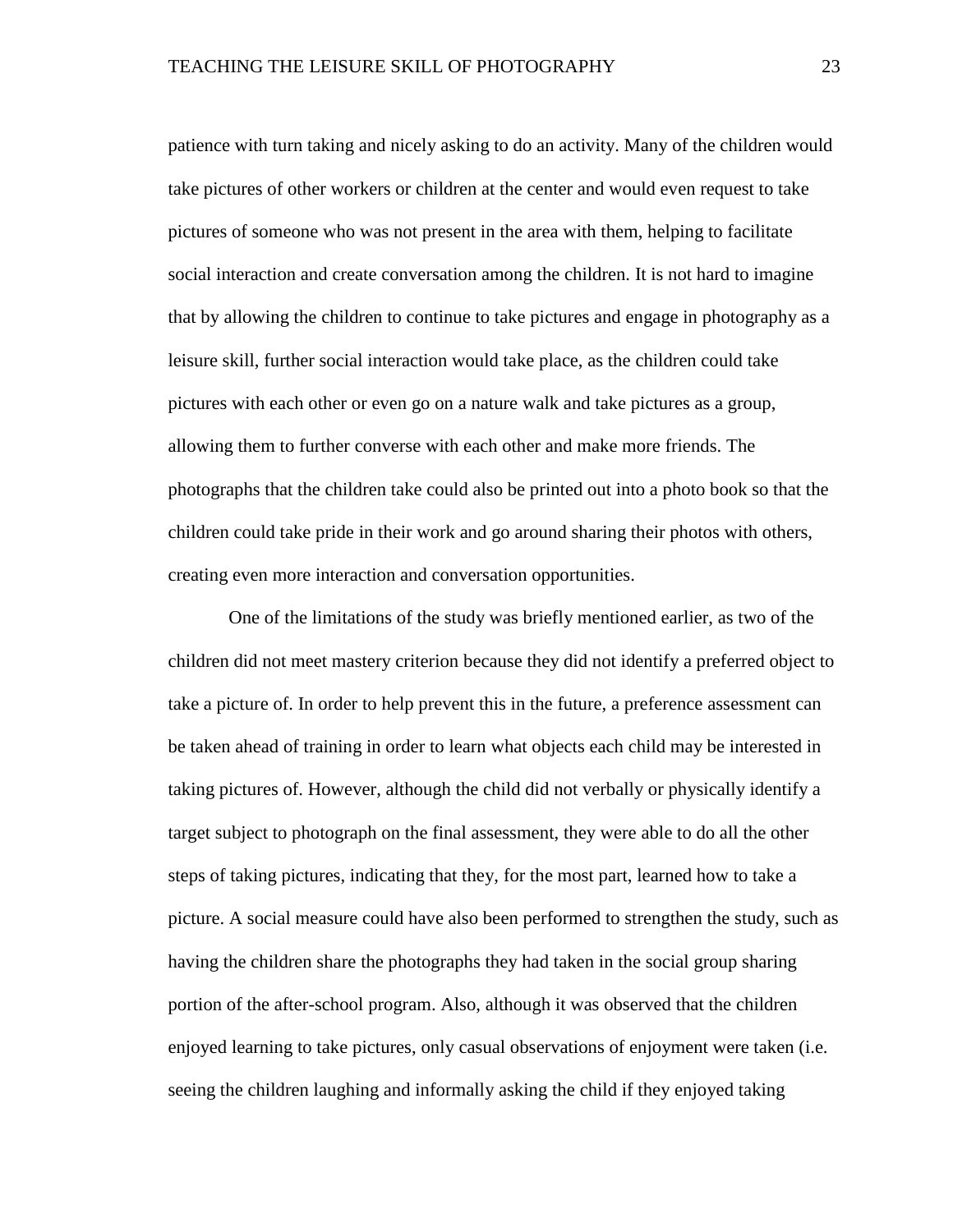pictures); no objective measures of happiness were taken (such as a rating scale for child affect, similar to Dunlap & Koegel  $(1980)$ ), and such ratings of affect could have also strengthened the study by having a more solid indication of social validity and increased quality of life.

Future studies should continue to explore different leisure skills that can be taught to children with ASD, as there still have not been many studies examining leisure skills that can be taught to children with ASD (Blum-Dimaya et al., 2010; Rogers et al., 2010). Since the beneficial effects of learning photography were observed but not explicitly measured in this study, future studies should also examine the effects photography may have for children with ASD (such as increases in social and communication skills, happiness, or therapeutic benefits), as well as continue to examine the effects that leisure skills in general may have. This would build upon the findings of Garcia-Villamisar  $\&$ Dattilo (2011) that being involved in a leisure skills program helped decrease stress, increase quality of life, and improve social and communication skills for children with ASD. After school classes teaching photography to students with ASD and other special needs can also be created to provide further opportunities for the benefits of photography to be accessible. Other studies can also examine whether the leisure skill of photography plays a different role among children with ASD of varying function levels, and perhaps even more advanced photography skills (i.e. learning manual controls) can be taught to higher functioning individuals with ASD. Children with ASD who have learned how to take pictures can also be taught how to appropriately join and use social media to share the pictures they have taken.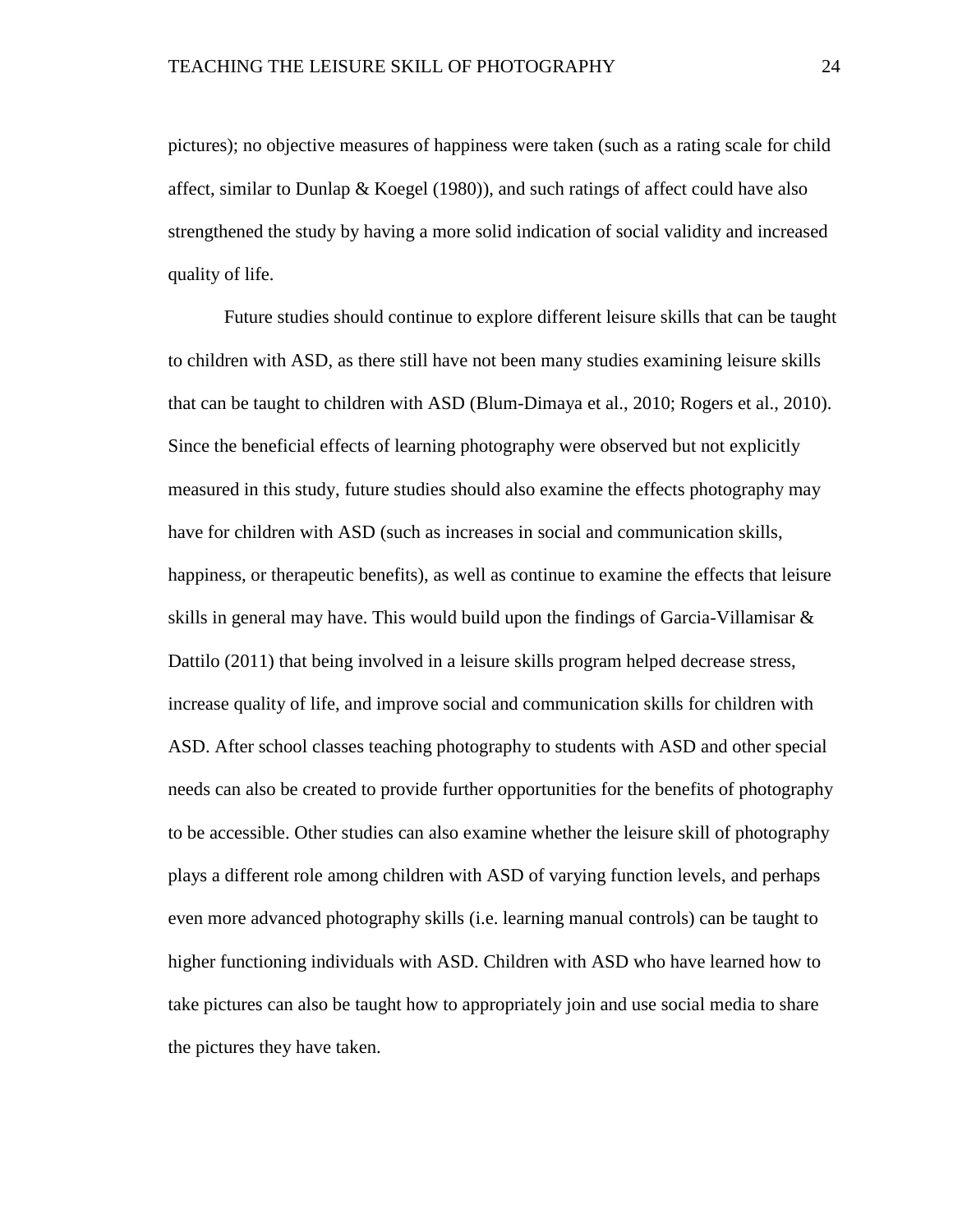In sum, this study demonstrated that photography is an enjoyable leisure skill that can be taught to children with ASD, as six of the eight children were able to fully learn how to take pictures and were also able to maintain the behavior after three weeks. This study contributes to the growing literature on leisure skills, adding photography as a leisure skill that can successfully be taught to children with ASD, and a leisure skill that was shown to be greatly enjoyed by those who learned it. Photography also appears to have many promising benefits to children with ASD (i.e. improving social skills and having therapeutic benefits), so future studies should build upon this study and examine the positive effects photography can have, in addition to researching other leisure skills that can be taught to children with ASD.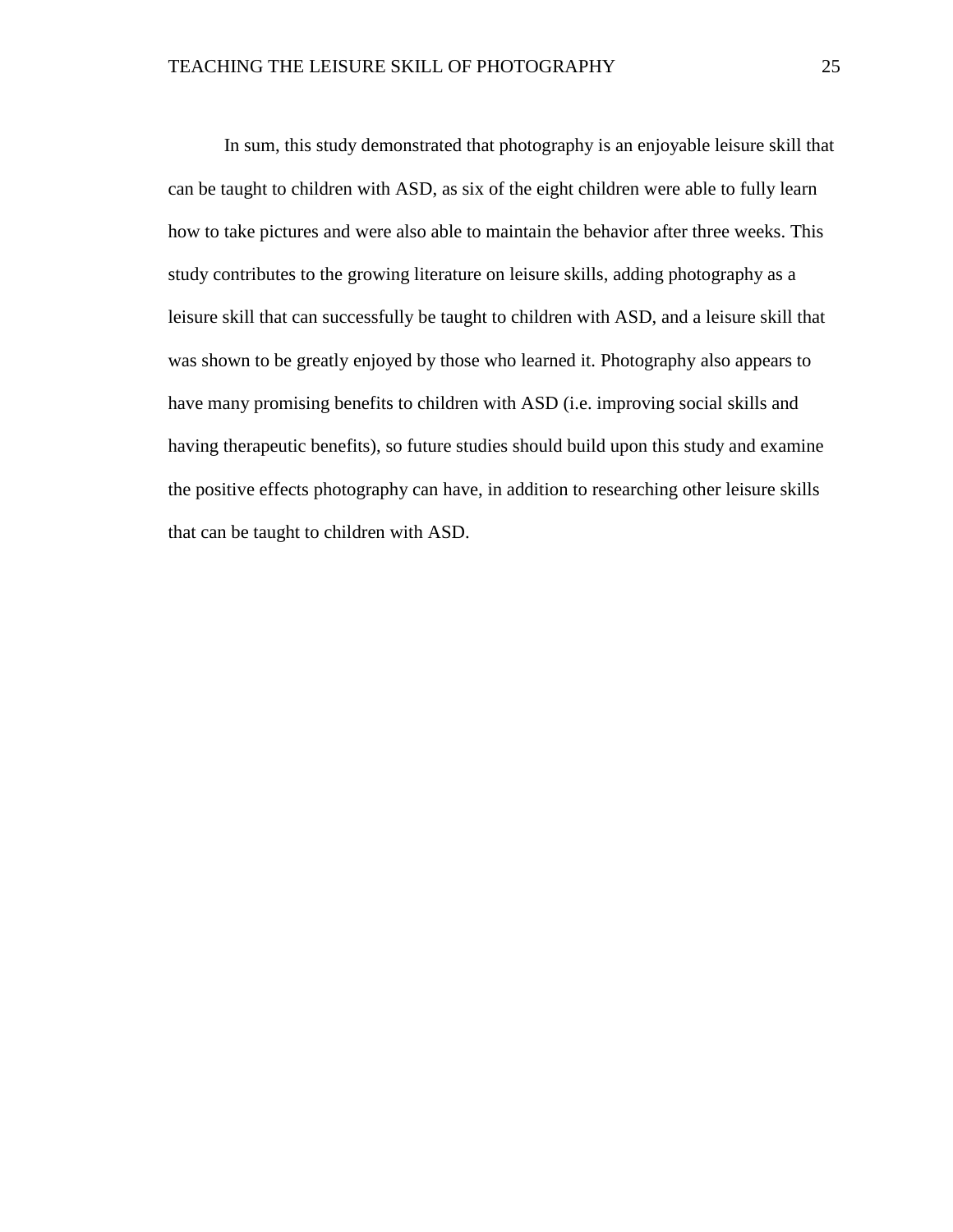#### References

- American Psychiatric Association (2013). Diagnostic and Statistical Manual of Mental Disorders  $(5<sup>th</sup>$  ed.). Washington, DC.
- Anderson, A., Moore, D. W., Godfrey, R., & Fletcher-Flinn, C. M. (2004). Social skills assessment of children with autism in free-play situations. *Autism, 8*(4), 369-385.
- Bellini, S. (2004). Social skill deficits and anxiety in high-functioning adolescents with autism spectrum disorders. *Focus on autism and other developmental disabilities, 19*(2), 78-86.
- Blum-Dimaya, A., Reeve, S. A., Reeve, K. F., & Hoch, H. (2010). Teaching children with autism to play a video game using activity schedules and game-embedded simultaneous video modeling. *Education and Treatment of Children, 33*(3), 351-370.
- Carlile, K. A., Reeve, S. A., Reeve, K. F., & DeBar, R. M. (2013). Using activity schedules on the iPod touch to teach leisure skills to children with autism*. Education and treatment of children, 36*(2), 33-57.
- Centers for Disease Control and Prevention (2019). Autism Spectrum Disorder (ASD) Data & Statistics. Retrieved from www.cdc.gov/ncbddd/autism/data.html
- Cooper, J. O., Heron, T. E., & Heward, W. L. (2007). Applied behavior analysis. Columbus, OH: Merrill.
- Cuhadar, S., & Diken, I. H. (2011). Effectiveness of instruction performed through activity schedules on leisure skills of children with autism. *Education and training in autism and developmental disabilities,* 386-398.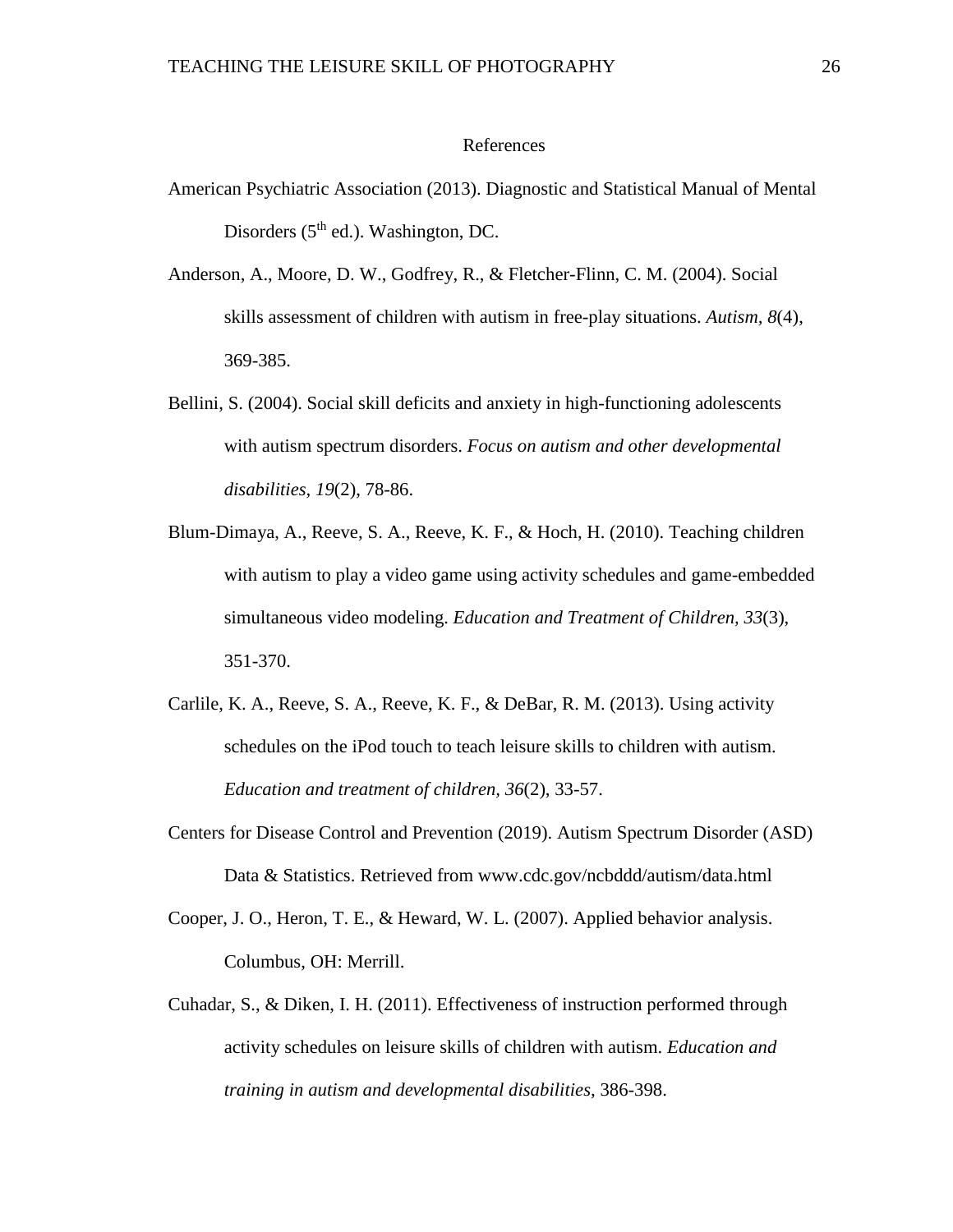- Dunlap, G., & Koegel, R. L. (1980). Motivating autistic children through stimulus variation. *Journal of Applied Behavior Analysis, 13*(4), 619-627.
- García‐Villamisar, D. A., & Dattilo, J. (2010). Effects of a leisure program on quality of life and stress of individuals with ASD. *Journal of Intellectual Disability Research, 54*(7), 611-619.
- Garcia-Villamisar, D., & Dattilo, J. (2011). Social and clinical effects of a leisure program on adults with autism spectrum disorder. *Research in Autism Spectrum Disorders, 5*(1), 246-253.
- Ghaziuddin, M., Ghaziuddin, N., & Greden, J. (2002). Depression in persons with autism: Implications for research and clinical care. *Journal of autism and developmental disorders, 32*(4), 299-306.
- Gillott, A., & Standen, P. J. (2007). Levels of anxiety and sources of stress in adults with autism. *Journal of intellectual disabilities, 11*(4), 359-370.
- Green, J., Gilchrist, A., Burton, D., & Cox, A. (2000). Social and psychiatric functioning in adolescents with Asperger syndrome compared with conduct disorder. *Journal of autism and developmental disorders, 30*(4), 279-293.
- Hochhauser, M., & Engel-Yeger, B. (2010). Sensory processing abilities and their relation to participation in leisure activities among children with highfunctioning autism spectrum disorder (HFASD). *Research in Autism Spectrum Disorders*, 4(4), 746-754.
- Huang, A. X., & Wheeler, J. J. (2006). High-functional autism: An overview of characteristics and related issues. *International Journal of Special Education, 21*(2), 109-123.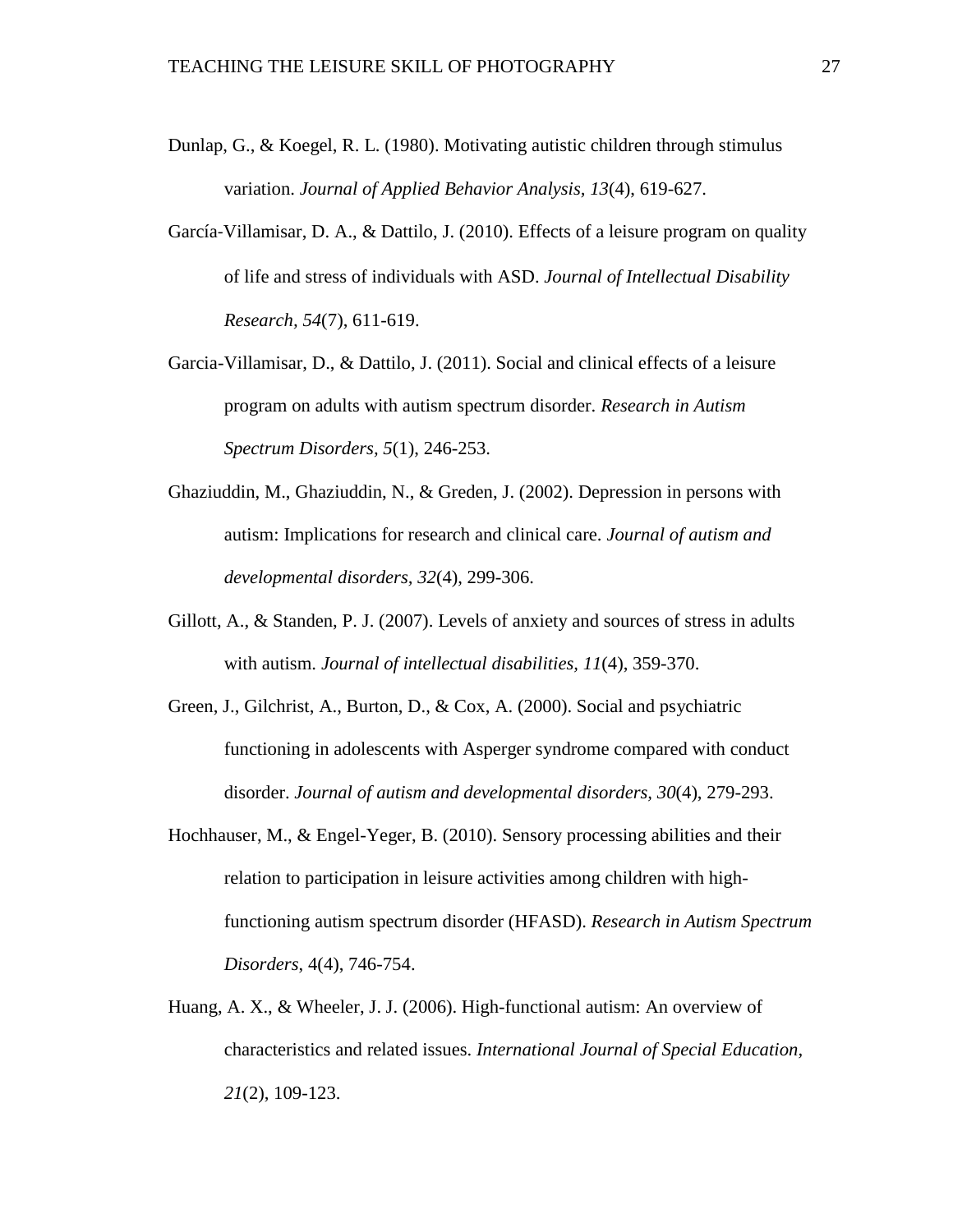- Hutchinson, S. L., Bland, A. D., & Kleiber, D. A. (2008). Leisure and stress-coping: Implications for therapeutic recreation practice. *Therapeutic Recreation Journal, 42*(1), 9
- Iwasaki, Y., MacTavish, J., & MacKay, K. (2005). Building on strengths and resilience: Leisure as a stress survival strategy. *British Journal of Guidance & Counselling, 33*(1), 81-100.
- Jerome, J., Frantino, E. P., & Sturmey, P. (2007). The effects of errorless learning and backward chaining on the acquisition of internet skills in adults with developmental disabilities. *Journal of Applied Behavior Analysis, 40*(1), 185- 189.
- Kim, J. A., Szatmari, P., Bryson, S. E., Streiner, D. L., & Wilson, F. J. (2000). The prevalence of anxiety and mood problems among children with autism and Asperger syndrome. *Autism, 4*(2), 117-132.
- Lovaas, O. I., Koegel, R. L., & Schreibman, L. (1979). Stimulus overselectivity in autism: a review of research. *Psychological bulletin*, 86(6), 1236.
- Luyben, P. D., Funk, D. M., Morgan, J. K., Clark, K. A., & Delulio, D. W. (1986). Team sports for the severely retarded: Training a side – of – the – foot soccer
- pass using a maximum to‐minimum prompt reduction strategy. *Journal of Applied Behavior Analysis, 19(*4), 431-436.
- Matson, J. L., Hattier, M. A., & Belva, B. (2012). Treating adaptive living skills of persons with autism using applied behavior analysis: A review. *Research in Autism Spectrum Disorders,* 6(1), 271-276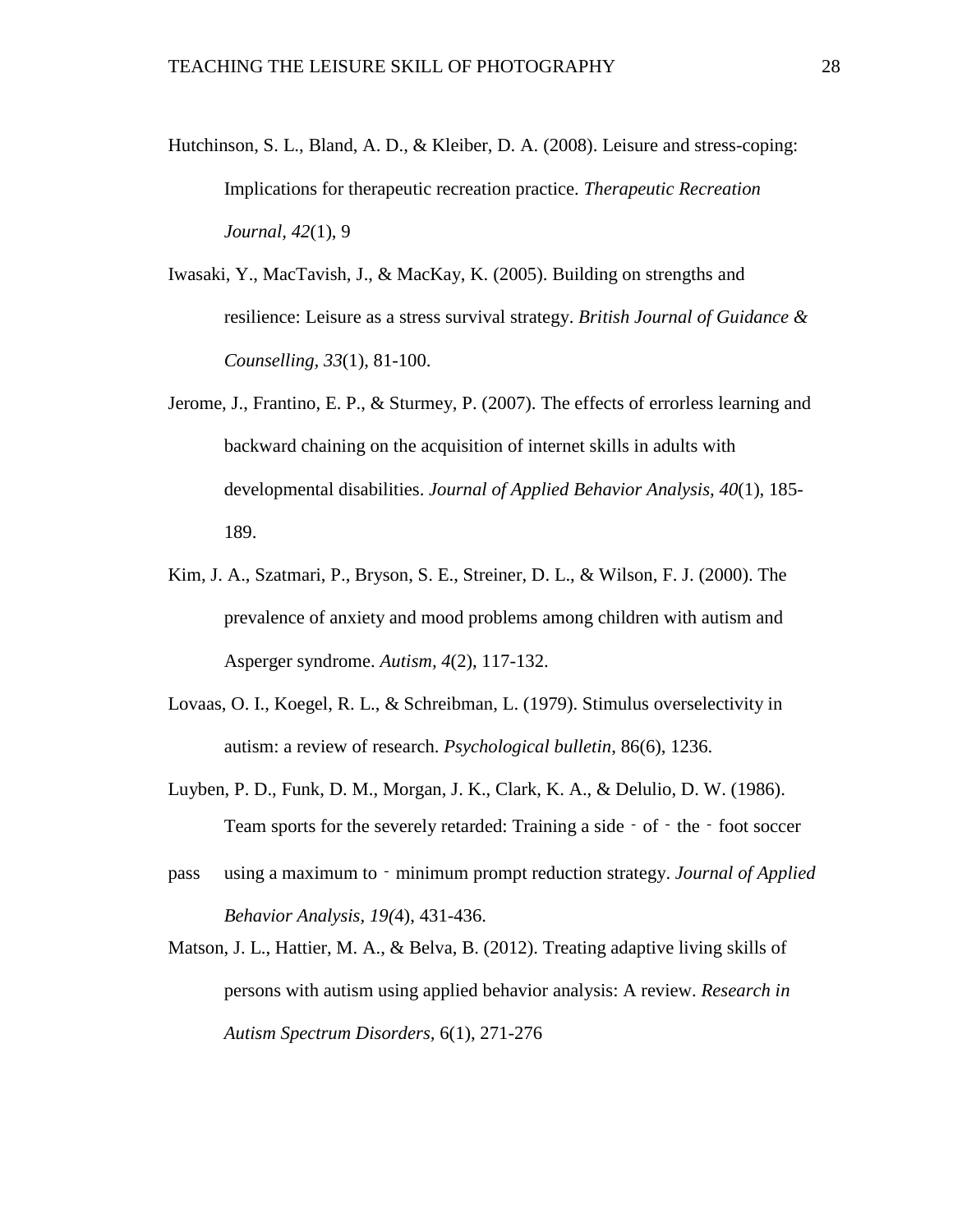- Rogers, L., Hemmeter, M. L., & Wolery, M. (2010). Using a constant time delay procedure to teach foundational swimming skills to children with autism. *Topics in Early Childhood Special Education, 30*(2), 102-111.
- Schleien, S. J., Wehman, P., & Kiernan, J. (1981). Teaching leisure skills to severely handicapped adults: An age - appropriate darts game. *Journal of Applied*

*Behavior Analysis, 14*(4), 513-519.

- Schopler, E., Reichler, R. J., & Renner, B. R. (2002). The childhood autism rating scale (CARS). Los Angeles, CA: Western Psychological Services.
- Vuran, S. (2008). Empowering Leisure Skills in Adults with Autism: An Experimental Investigation through the Most to Least Prompting Procedure. *International Journal of Special Education, 23*(1), 174-181. Chicago
- Wehman, P., & Schleien, S. (1981). *Leisure programs for handicapped persons; Adaptations, techniques, and curriculum*. Baltimore: University Park Press.
- Wehman, P., & Schleien, S. (1980). Severely handicapped children: Social skills development through leisure skills programming. *Teaching social skills to children: innovative approaches*. Elmsford, NY.: Pergamon Press.
- Yilmaz, I., Birkan, B., Konukman, F., & Erkan, M. (2005). Using a constant time delay procedure to teach aquatic play skills to children with autism. *Education and Training in Developmental Disabilities, 40*(2), 171-182.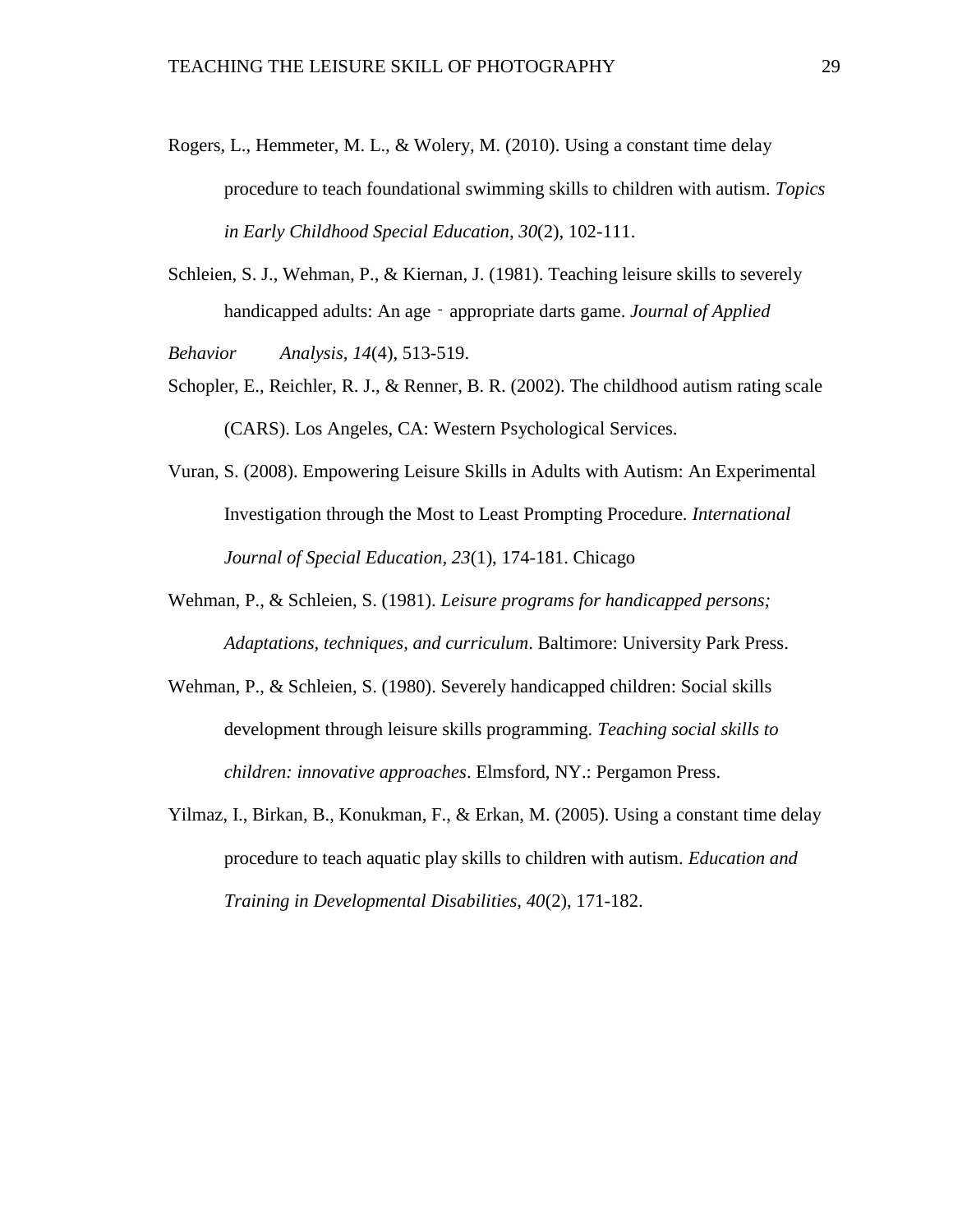Table 1

*Participants*

| Child          | <b>Sex</b> | Ethnicity         | Age | CARS-II       |
|----------------|------------|-------------------|-----|---------------|
| Ally           | Female     | Korean American   | 9   | Mild/Moderate |
| Wade           | Male       | Korean American   | 8   | Severe        |
| <b>Brandon</b> | Male       | Korean American   | 13  | Severe        |
| Sonia          | Female     | Hispanic American | 6   | Severe        |
| Alec           | Male       | European American | 9   | Severe        |
| Allen          | Male       | Korean American   | 10  | Mild/Moderate |
| Leonardo       | Male       | Mexican American  | 16  | Severe        |
| Jackie         | Female     | African American  | 5   | Severe        |

*Note:* Age listed is chronological age at beginning of the study.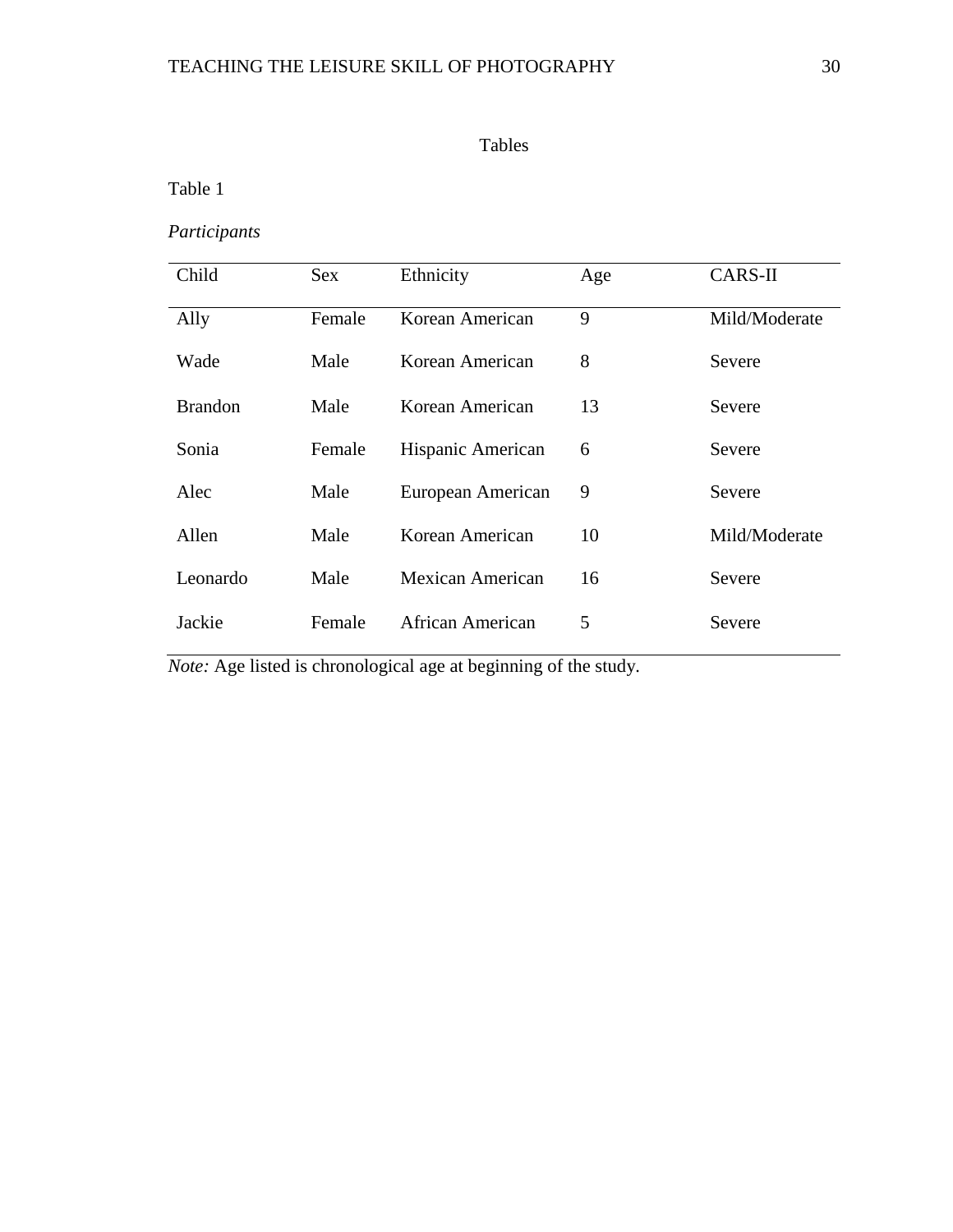

*Figure 1.* Percentage of correct picture-taking steps during baseline, training, criterion assessment (CA), additional booster training sessions (TR), and follow-up (FL).

Figures